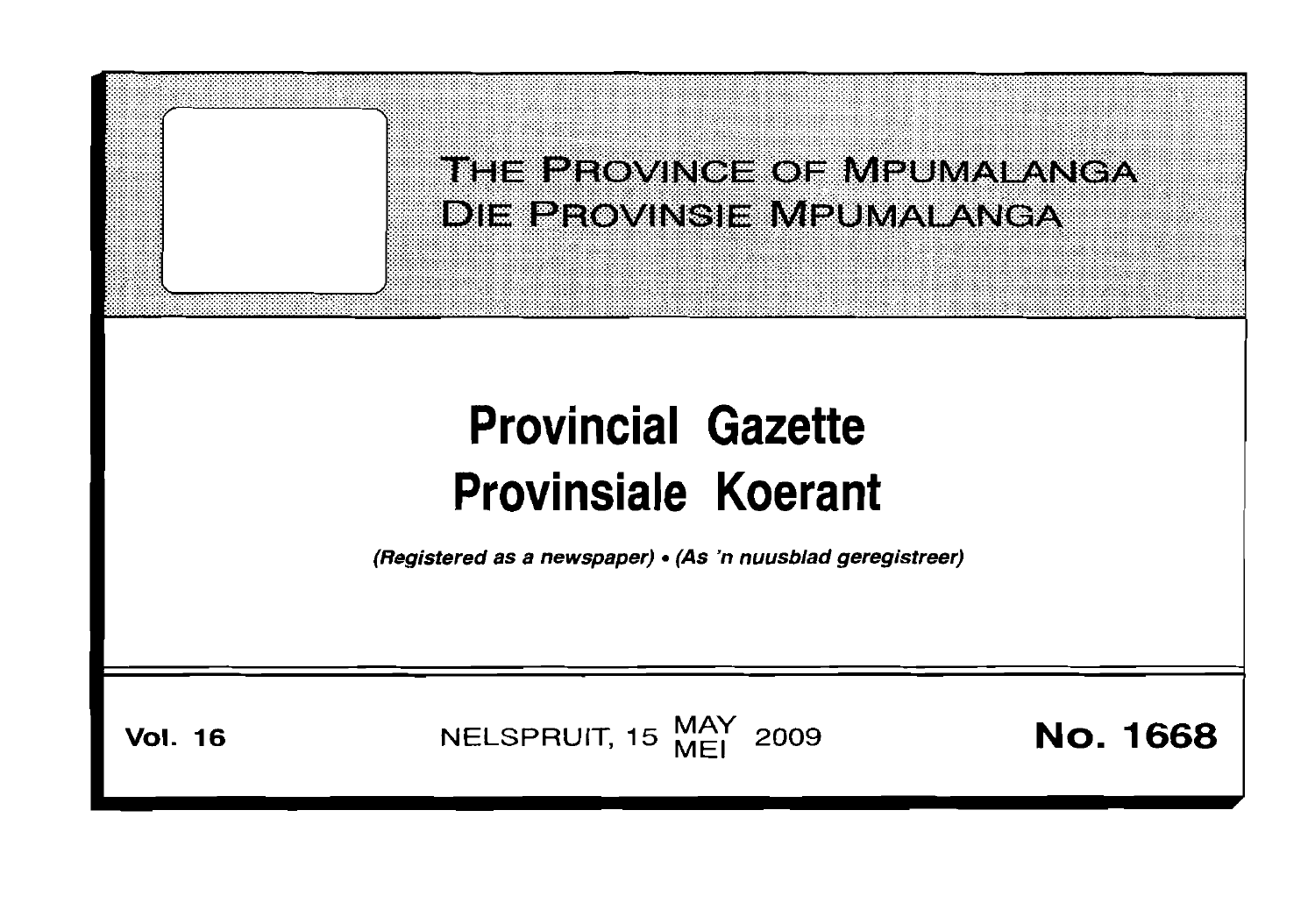No.

# **CONTENTS· INHOUD**

*Page Gazette* No. No.

# **GENERAL NOTICES· ALGEMENE KENNISGEWINGS**

| 127                                                              |                                                                                                              | 8  | 1668 |  |
|------------------------------------------------------------------|--------------------------------------------------------------------------------------------------------------|----|------|--|
| 127                                                              |                                                                                                              | 8  | 1668 |  |
| 128                                                              |                                                                                                              | 8  | 1668 |  |
| 128                                                              |                                                                                                              | 9  | 1668 |  |
| 129                                                              |                                                                                                              | 9  | 1668 |  |
| 129                                                              |                                                                                                              | 9  | 1668 |  |
| 130                                                              |                                                                                                              | 10 | 1668 |  |
| 130                                                              |                                                                                                              | 10 | 1668 |  |
| 131                                                              |                                                                                                              | 10 | 1668 |  |
| 131                                                              |                                                                                                              | 11 | 1668 |  |
| 132                                                              |                                                                                                              | 11 | 1668 |  |
| 132                                                              |                                                                                                              | 11 | 1668 |  |
| 133                                                              |                                                                                                              | 12 | 1668 |  |
| 133                                                              |                                                                                                              | 12 | 1668 |  |
| 134                                                              |                                                                                                              | 12 | 1668 |  |
| 134                                                              |                                                                                                              | 13 | 1668 |  |
| 135                                                              | Development Facilitation Act (67/1995): Establishment of land development area: Remainder of Portion 7,      | 14 | 1668 |  |
| 138                                                              | Town-planning and Townships Ordinance (15/1986): Establishment of townships: Ridge View and Ridge View       | 16 | 1668 |  |
| 138                                                              | Ordonnansie op Dorpsbeplanning en Dorpe (15/1986): Stigting van dorpe: Ridge View en Ridge View-uitbreidings | 16 | 1668 |  |
| 139                                                              |                                                                                                              | 17 | 1668 |  |
| 139                                                              |                                                                                                              | 17 | 1668 |  |
| 140                                                              |                                                                                                              | 17 | 1668 |  |
| 140                                                              |                                                                                                              | 18 | 1668 |  |
| 141                                                              |                                                                                                              | 18 | 1668 |  |
| 141                                                              |                                                                                                              | 18 | 1668 |  |
| 142                                                              |                                                                                                              | 19 | 1668 |  |
| 142                                                              |                                                                                                              | 19 | 1668 |  |
| 143                                                              |                                                                                                              | 19 | 1668 |  |
| 143                                                              |                                                                                                              | 20 | 1668 |  |
| 144                                                              |                                                                                                              | 20 | 1668 |  |
| 144                                                              |                                                                                                              | 20 | 1668 |  |
| <b>LOCAL AUTHORITY NOTICES • PLAASLIKE BESTUURSKENNISGEWINGS</b> |                                                                                                              |    |      |  |

|  | 1668 |
|--|------|
|  | 1668 |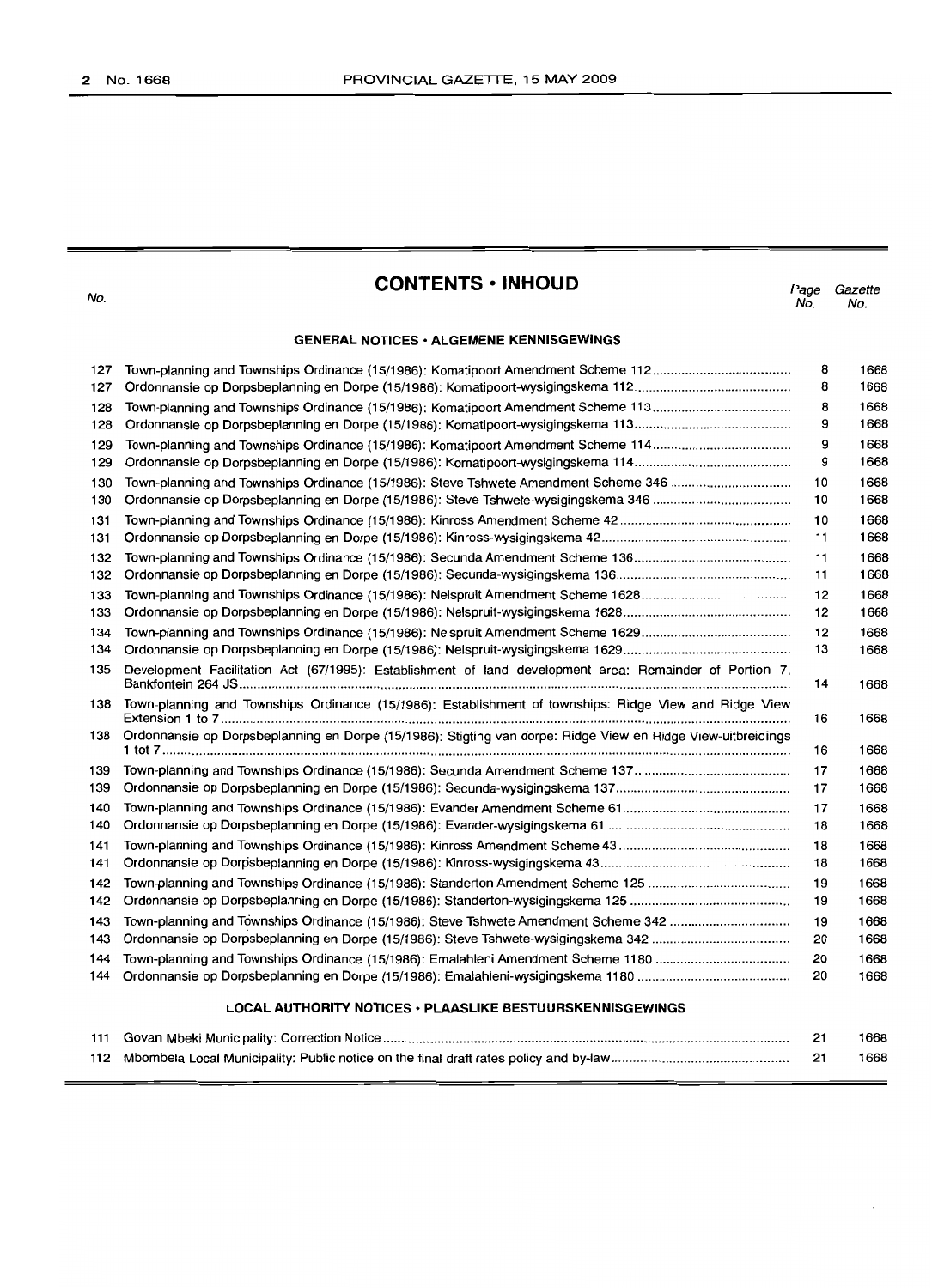| <b>IMPORTANT NOTICE</b>                                           |                                                                             |  |  |  |  |  |
|-------------------------------------------------------------------|-----------------------------------------------------------------------------|--|--|--|--|--|
| The                                                               |                                                                             |  |  |  |  |  |
| <b>Mpumalanga Province Provincial Gazette Function</b>            |                                                                             |  |  |  |  |  |
| will be transferred to the                                        |                                                                             |  |  |  |  |  |
| <b>Government Printer</b> in Pretoria                             |                                                                             |  |  |  |  |  |
| as from 1 April 2005                                              |                                                                             |  |  |  |  |  |
| <b>NEW PARTICULARS ARE AS FOLLOWS:</b>                            |                                                                             |  |  |  |  |  |
| <b>Physical address:</b>                                          | <b>Postal address:</b>                                                      |  |  |  |  |  |
| <b>Government Printing Works</b><br>149 Bosman Street<br>Pretoria | Private Bag X85<br>Pretoria<br>0001                                         |  |  |  |  |  |
| <b>New contact persons:</b>                                       | Louise Fourie Tel.: (012) 334-4686<br>Mrs H. Wolmarans Tel.: (012) 334-4591 |  |  |  |  |  |

**Fax number:** (012) 323-8805

**E-mail address:** hester.wolmarans@gpw.gov.za louise.fourie@gpw.gov.za

# **Contact persons for subscribers:**

Mrs S. M. Milanzi Tel.: (012) 334-4734 Mrs J. Wehmeyer Tel.: (012) 334-4753 Fax.: (012) 323-9574

This phase-in period is to commence from **18 March 2005** (suggest date of advert) and notice comes into operation as from **1 April 2005.**

Subscribers and all other stakeholders are advised to send their advertisements directly to the **Government Printing Works,** two weeks before the 1st April 2005.

> In future, adverts have to be paid in advance before being published in the Gazette.

**AWIE VAN ZVL** Advertising Manager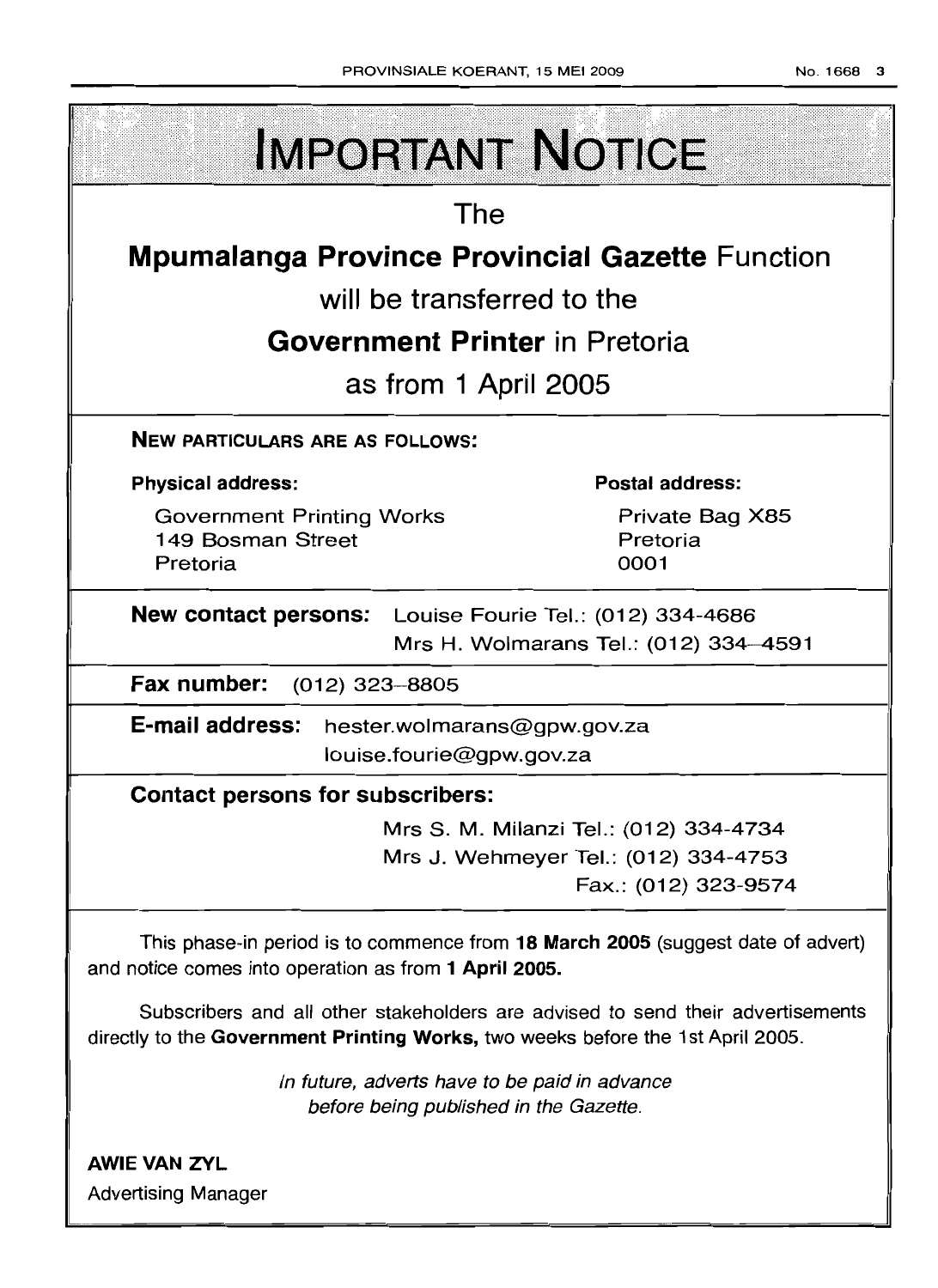| IT IS THE CLIENTS RESPONSIBILITY TO ENSURE THAT THE CORRECT AMOUNT IS PAID<br>AT THE CASHIER OR DEPOSITED INTO THE GOVERNMENT PRINTING WORKS BANK<br>ACCOUNT AND ALSO THAT THE REQUISITION/COVERING LETTER TOGETHER WITH<br>THE ADVERTISEMENTS AND THE PROOF OF DEPOSIT REACHES THE GOVERNMENT<br>PRINTING WORKS IN TIME FOR INSERTION IN THE PROVINCIAL GAZETTE.<br>NO ADVERTISEMENTS WILL BE PLACED WITHOUT PRIOR PROOF OF PRE-PAYMENT.<br>$\frac{1}{4}$ page R 187.37<br>Letter Type: Arial<br><b>Size: 10</b><br>Line Spacing: At:<br>Exactly<br>11pt |                                                                                                       |  |  |
|-----------------------------------------------------------------------------------------------------------------------------------------------------------------------------------------------------------------------------------------------------------------------------------------------------------------------------------------------------------------------------------------------------------------------------------------------------------------------------------------------------------------------------------------------------------|-------------------------------------------------------------------------------------------------------|--|--|
| <b>A PRICE</b><br><b>INCREASE OF</b><br><b>8,5% WILL BE</b><br><b>EFFECTIVE ON</b><br><b>ALL TARIFFS</b><br><b>FROM</b><br><b>1 MAY 2008</b>                                                                                                                                                                                                                                                                                                                                                                                                              | $\frac{1}{4}$ page R 374.75<br>Size: 10<br>Letter Type: Arial<br>Line Spacing: At:<br>Exactly<br>11pt |  |  |
|                                                                                                                                                                                                                                                                                                                                                                                                                                                                                                                                                           | $\frac{1}{4}$ page R 562.13<br>Size: 10<br>Letter Type: Arial<br>Line Spacing: At:<br>Exactly<br>11pt |  |  |
|                                                                                                                                                                                                                                                                                                                                                                                                                                                                                                                                                           | $\frac{1}{4}$ page R 749.50<br>Size: 10<br>Letter Type: Arial<br>Line Spacing: At:<br>Exactly<br>11pt |  |  |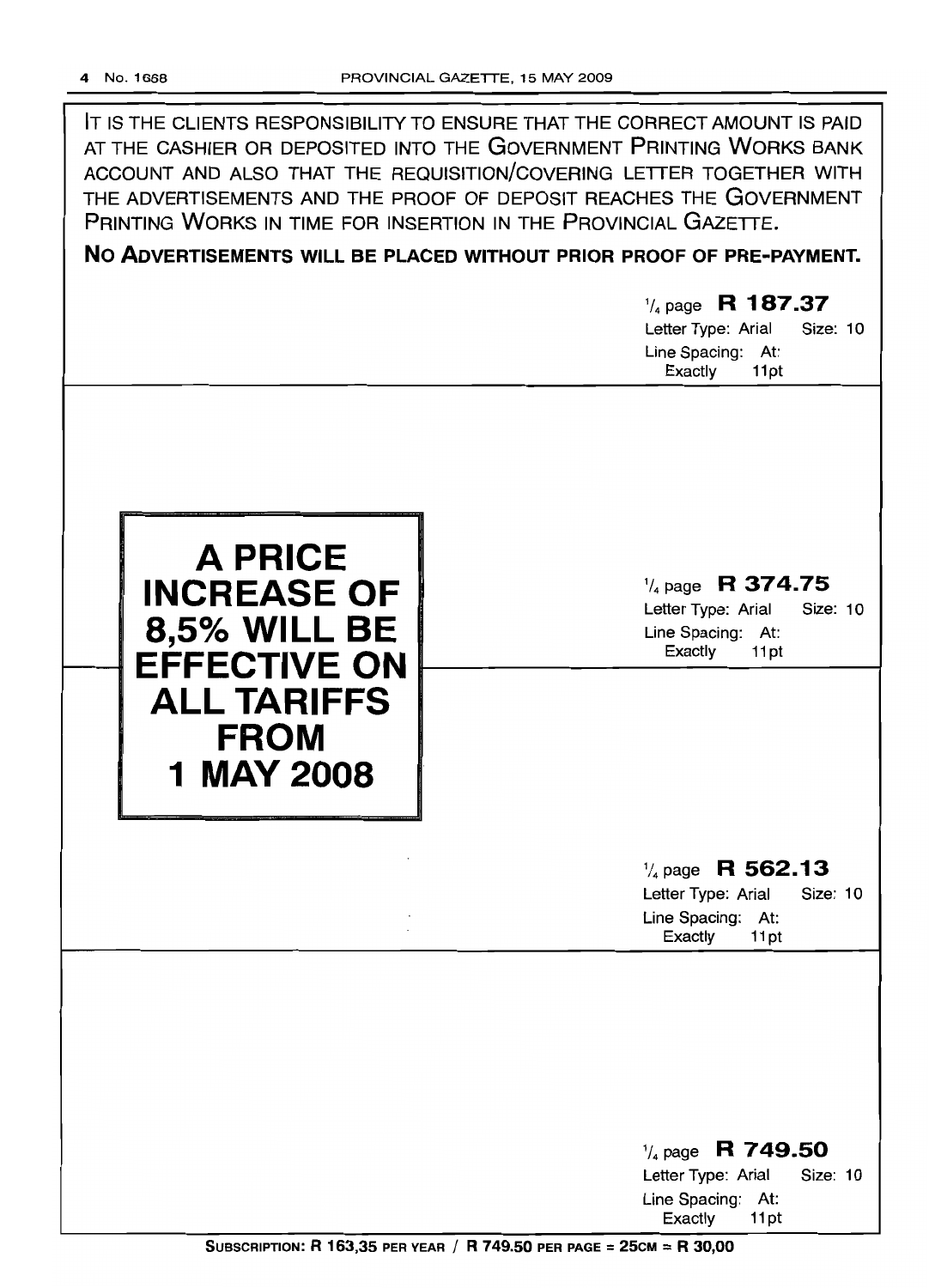

(2) erroneous classification of a notice, or the placement of such notice in any section or under any heading other than the section or heading stipulated by the advertiser;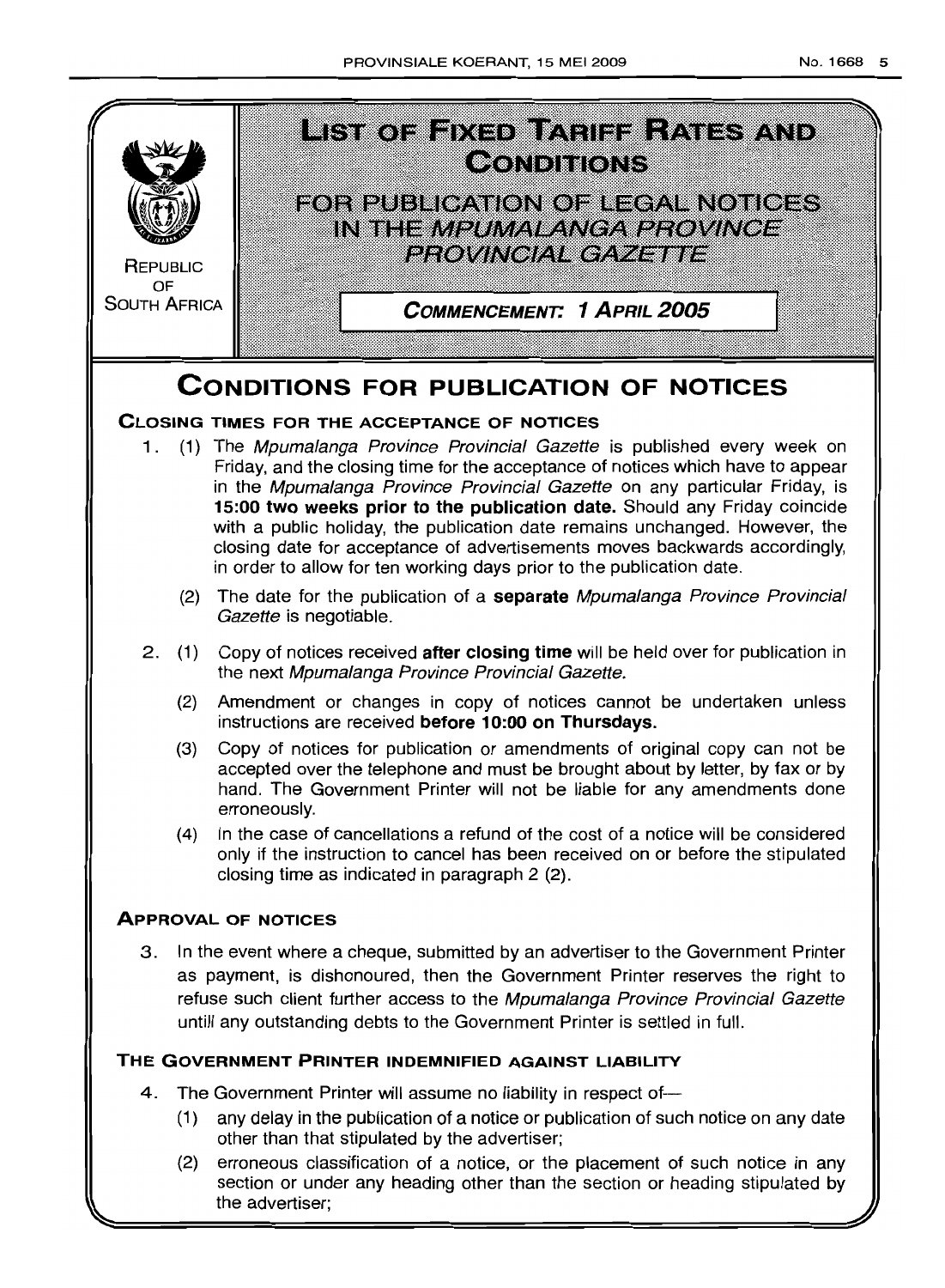(3) any editing, revision, omission, typographical errors or errors resulting from faint or indistinct copy.

# **LIABILITY OF ADVERTISER**

5. Advertisers will be held liable for any compensation and costs arising from any action which may be instituted against the Government Printer in consequence of the publication of any notice.

# **COpy**

- 6. Copy of notices must be typed on one side of the paper only and may not constitute part of any covering letter or document.
- 7. At the top of any copy, and set well apart from the notice, the following must be stated:

Where applicable

- (1) The heading under which the notice is to appear.
- (2) The cost of publication applicable to the notice, in accordance with the "Word Count Table".

# **PAYMENT OF COST**

- 9. **With effect from 1 April 2005 no notice will be accepted for publication unless the cost of the insertion(s) is prepaid in CASH or by CHEQUE or POSTAL ORDERS. It can be arranged that money can be paid into the banking account of the Government Printer, in which case the deposit slip accompanies the advertisement before publication thereof.**
- 10. (1) The cost of a notice must be calculated by the advertiser in accordance with the word count table.
	- (2) Where there is any doubt about the cost of publication of a notice, and in the case of copy, an enquiry, accompanied by the relevant copy, should be addressed to the **Advertising Section, Government Printing Works, Private Bag X85, Pretoria, 0001 [Fax: (012) 323-8805],** before publication.
- **11.** Overpayment resulting from miscalculation on the part of the advertiser of the cost of publication of a notice will not be refunded, unless the advertiser furnishes adequate reasons why such miscalculation occurred. In the event of underpayments, the difference will be recovered from the advertiser, and the notice(s) will not be published until such time as the full cost of such publication has been duly paid in cash or by cheque or postal orders, or into the banking account.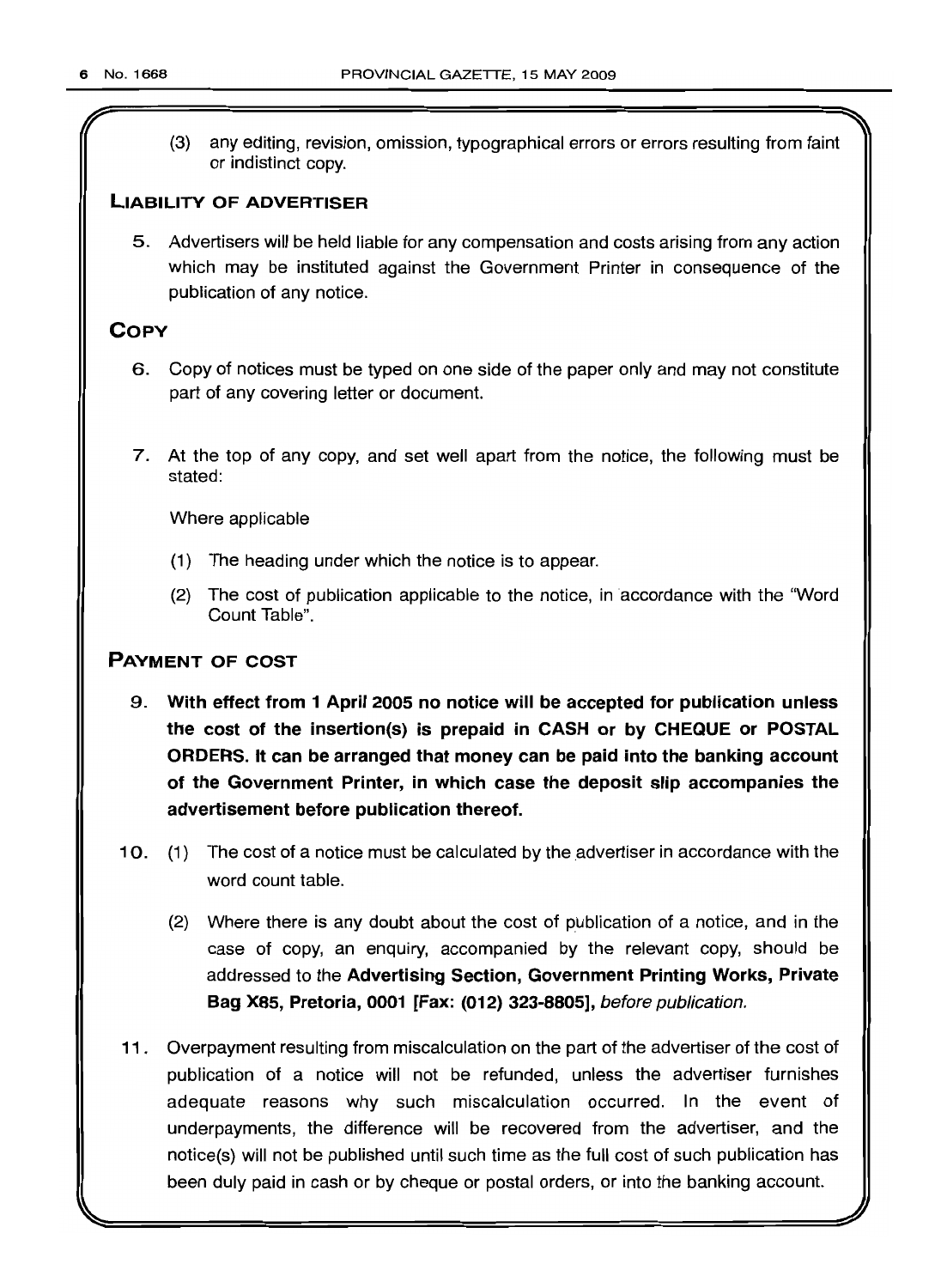- 12. In the event of a notice being cancelled, a refund will be made only if no cost regarding the placing of the notice has been incurred by the Government Printing Works.
- 13. The Government Printer reserves the right to levy an additional charge in cases where notices, the cost of which has been calculated in accordance with the Word Count Table, are subsequently found to be excessively lengthy or to contain overmuch or complicated tabulation.

# PROOF OF PUBLICATION

14. Copies of the Mpumalanga Province Provincial Gazette which may be required as proof of publication, may be ordered from the Government Printer at the ruling price. The Government Printer will assume no liability for any failure to post such Mpumalanga Province Provincial Gazette(s) or for any delay in despatching it/them.

# **GOVERNMENT PRINTERS BANK ACCOUNT PARTICULARS**

Bank: ABSA

BOSMAN STREET

Account No.: 4057114016

Branch code: 632005

Reference No.: 00000047

Fax No.: (012) 323 8805

# Enquiries:

| Mrs. L. Fourie    | Tel.: (012) 334-4686 |
|-------------------|----------------------|
| Mrs. H. Wolmarans | Tel.: (012) 334-4591 |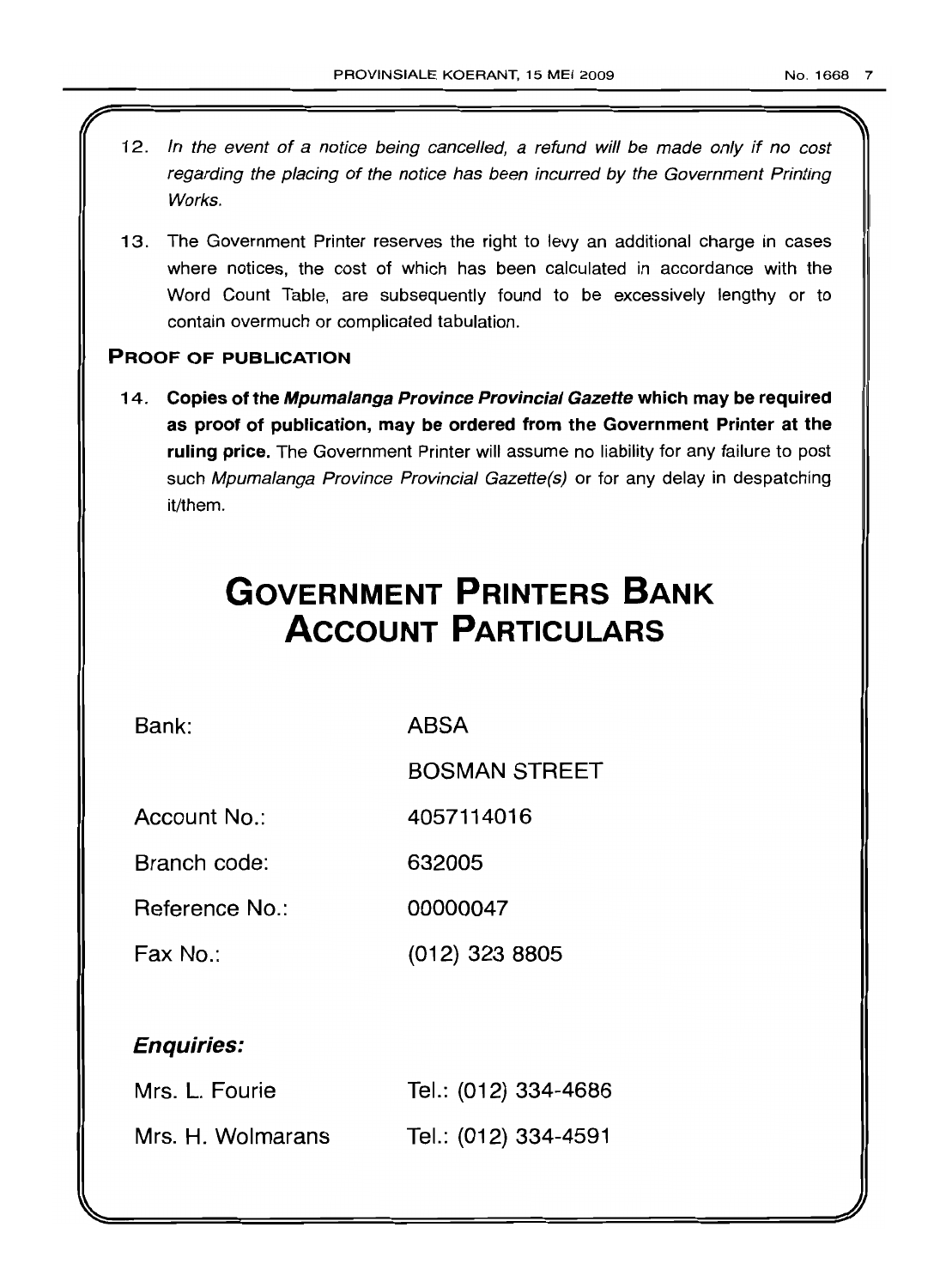# **GENERAL NOTICES • ALGEMENE KENNISGEWINGS**

## NOTICE 127 OF 2009

#### KOMATIPOORT AMENDMENT SCHEME 112 (ANNEXURE 61)

NOTICE OF APPLICATION FOR AMENDMENT OF TOWN-PLANNING SCHEME IN TERMS OF SECTION 56 (1) (b) (i) OF THE TOWN-PLANNING AND TOWNSHIPS ORDINANCE, 1986 (ORDINANCE No. 15 OF 1986)

I, Johannes Christiaan Engelbrecht, being the authorized agent of the owner of Stand 1659, Komatipoort Extension 1, hereby gives notice in terms of section 56 (1) (b) (i) of the Town-planning and Townships Ordinance, 1986, that I have applied to the Nkomazi Municipality for the amendment of the town-planning scheme known as Komatipoort Town-planning Scheme, 1992, by rezoning of the property described above, situated in Bosbok Street, Komatipoort, from "Residential 1" to "Special for Lodges".

Particulars of the application will lie for inspection during normal office hours at the office of the Municipal Manager, Nkomazi Municipality, Rotunda Circle, Malelane, for a period of 28 days from 8 May 2009.

Objections to or representations in respect of the application must be lodged with or made in writing to the Municipal Manager, Nkomazi Municipality, Malelane, or at Private Bag X101, Malelane, 1320, within a period of 28 days from 8 May 2009.

Address of agent: Esselens Engelbrechts Inc., P.O. Box 652, Komatipoort, 1340. Tel: (013) 793-7783, Fax: (013) 793-7504. (Ref: Jan/ Leana/VK1.09.)

#### KENNISGEWING 127 VAN 2009

**•**

#### KOMATIPOORT-WYSIGINGSKEMA 112 (BYLAAG 61)

KENNISGEWING VAN AANSOEK OM WYSIGING VAN DORPSBEPLANNINGSKEMA INGEVOLGE ARTIKEL 56 (1) (b) (i) VAN DIE ORDONNANSIE OP DORPSBEPLANNING EN DORPE, 1986 (ORDONNANSIE 15 VAN 1986)

Ek, Johannes Christiaan Engelbrecht, synde die gevolmagtigde agent van die eienaar van Erf 1659, Komatipoort Uitbreiding 1, gee hiermee ingevolge artikel 56 (1) (b) (i) van die Ordonnansie op Dorpsbeplanning en Dorpe, 1986, kennis dat ek by die Nkomazi Munisipaliteit aansoek gedoen het om die wysiging van die dorpsbeplanningskema bekend as die Komatipoort-dorpsbeplanningskema, 1992, deur die hersonering van die eiendom hierbo beskryf, geleë te Bosbokstraat, Komatipoort, van "Residensieel 1" na "Spesiaal vir Gastehuis".

Besonderhede van die aansoek lê ter insae gedurende gewone kantoorure by die kantoor van die Munisipale Bestuurder, Nkomazi Munisipaliteit, Rotunda Sirkel, Malelane, vir 'n tydperk van 28 dae vanaf 8 Mei 2009.

Besware teen of vertoe ten opsigte van die aansoek moet binne 'n periode van 28 dae vanaf 8 Mei 2009 skriftelik by bovermelde adres of by Privaatsak X101, Malelane, 1320 (Verw: Mm. D. Nkosi), ingedien of gerig word.

Adres van agent: Esselens Engelbrechts Ing., Posbus 652, Komatipoort, 1340. Tel: (013) 793-7783. Faks: (013) 793-7504. (Verw: Jan/Leana/VK1.09.)

8-15

# NOTICE 128 OF 2009

#### KOMATIPOORT AMENDMENT SCHEME 113

NOTICE OF APPLICATION FOR AMENDMENT OF TOWN-PLANNING SCHEME IN TERMS OF SECTION 56 (1) (b) (i) OF THE TOWN-PLANNING AND TOWNSHIPS ORDINANCE, 1986 (ORDINANCE No. 15 OF 1986)

I, Johannes Christiaan Engelbrecht, being the authorized agent of the owner of Stands 225 and 227, Komatipoort Extension 1, hereby gives notice in terms of section 56 (1) (b) (i) of the Town-planning and Townships Ordinance, 1986, that I have applied to the Nkomazi Municipality for the amendment of the town-planning scheme known as Komatipoort Town-planning Scheme, 1992, by the rezoning of the properties described above, situated at 41 and 43 Bourhill Street, Komatipoort, from "Residential 1" to "Residential 3".

Particulars of the application will lie for inspection during normal office hours at the office of the Municipal Manager, Nkomazi Municipality, Rotunda Circle, Malelane, for a period of 28 days from 8 May 2009.

Objections to or representations in respect of the application must be lodged with or made in writing to the Municipal Manager, Nkomazi Municipality, Malelane, or at Private Bag X101, Malelane, 1320, within a period of 28 days from 8 May 2009.

Address of agent: Esselens Engelbrechts Inc., P.O. Box 652, Komatipoort, 1340. Tel: (013) 793-7783. Fax: (013) 793-7504. (Ref: Jan/ Leana/VK8.09.)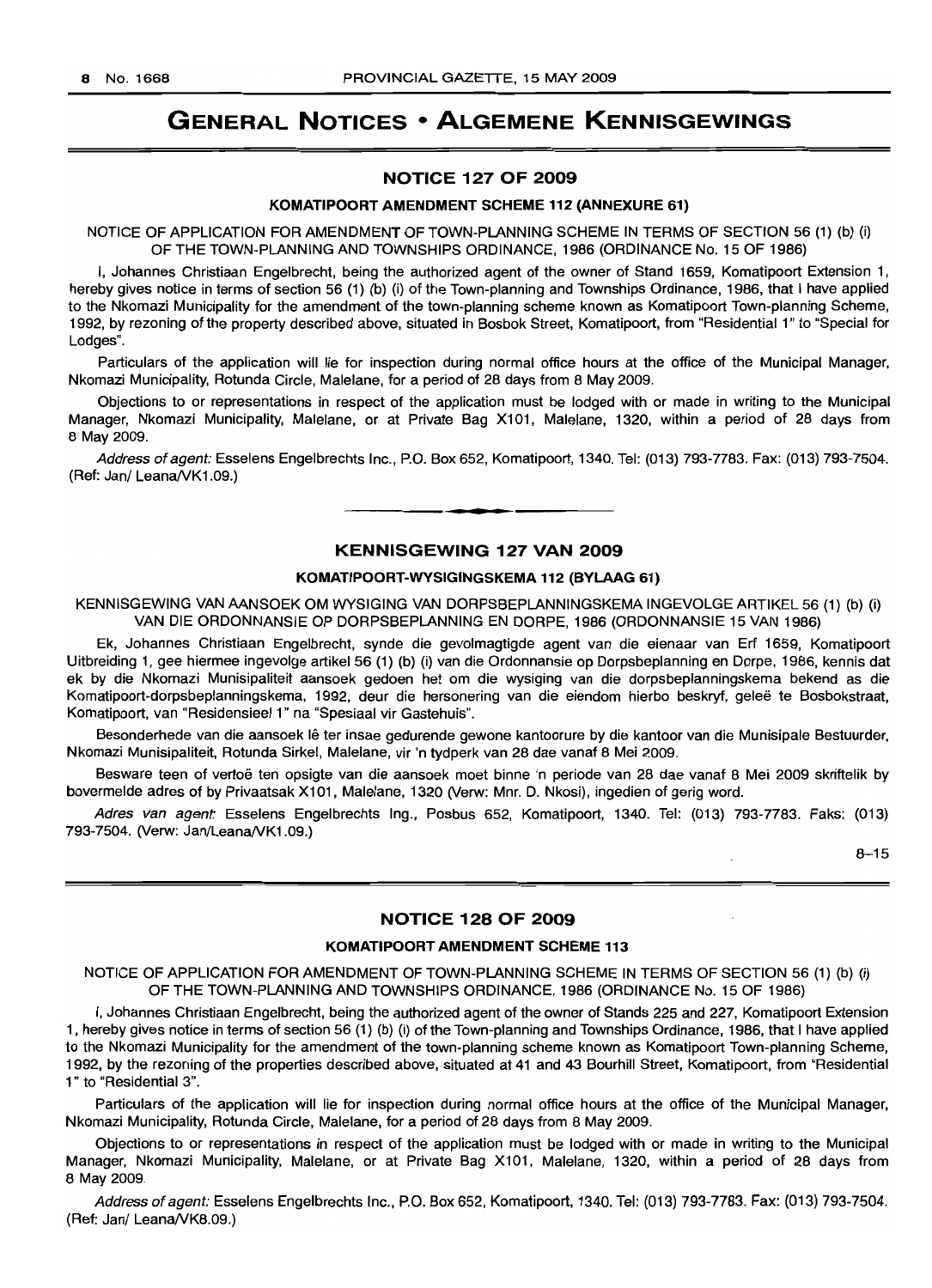# **KENNISGEWING 128 VAN 2009**

#### **KOMATIPOORT-WYSIGINGSKEMA 113**

KENNISGEWING VAN AANSOEK OM WYSIGING VAN DORPSBEPLANNINGSKEMA INGEVOLGE ARTIKEL 56 (1) (b) (i) VAN DIE ORDONNANSIE OP DORPSBEPLANNING EN DORPE, 1986 (ORDONNANSIE 15 VAN 1986)

Ek, Johannes Christiaan Engelbrecht, synde die gevolmagtigde agent van die eienaar van Erwe 225 en 227, Komatipoort Uitbreiding 1, gee hiermee ingevolge artikel 56 (1) (b) (i) van die Ordonnansie op Dorpsbeplanning en Dorpe, 1986, kennis dat ek by die Nkomazi Munisipaliteit aansoek gedoen het om die wysiging van die dorpsbeplanningskema bekend as die Komatipoort-dorpsbeplanningskema, 1992, deur die hersonering van die eiendom hierbo beskryf, gelee te Bourhillstraat 41 en 43, Komatipoort, van "Residensieel 1" na "Residensieel 3".

Besonderhede van die aansoek lê ter insae gedurende gewone kantoorure by die kantoor van die Munisipale Bestuurder, Nkomazi Munisipaliteit, Rotunda Sirkel, Malelane, vir 'n tydperk van 28 dae vanaf 8 Mei 2009.

Besware teen of vertoe ten opsigte van die aansoek moet binne 'n periode van 28 dae vanaf 8 Mei 2009 skriftelik by bovermelde adres of by Privaatsak X101, Malelane, 1320 (Verw: Mnr. D. Nkosi), ingedien of gerig word.

Adres van agent: Esselens Engelbrechts Ing., Posbus 652, Komatipoort, 1340. Tel: (013) 793-7783. Faks: (013) 793-7504. (Verw: Jan/Leana/VK8.09.)

 $8 - 15$ 

#### **NOTICE 129 OF 2009**

#### **KOMATIPOORT AMENDMENT SCHEME 114 (ANNEXURE 62)**

NOTICE OF APPLICATION FOR AMENDMENT OF TOWN-PLANNING SCHEME IN TERMS OF SECTION 56 (1) (b) (i) OF THE TOWN-PLANNING AND TOWNSHIPS ORDINANCE, 1986 (ORDINANCE No. 15 OF 1986)

I, Johannes Christiaan Engelbrecht, being the authorized agent of the owner of Stand 602, Komatipoort Extension 1, hereby gives notice in terms of section 56 (1) (b) (i) of the Town-planning and Townships Ordinance, 1986, that I have applied to the Nkomazi Municipality for the amendment of the town-planning scheme known as Komatipoort Town-planning Scheme, 1992, by rezoning of the properties described above, situated at Bosbok Street, Komatipoort, from "Residential 1" to "Special for Lodges".

Particulars of the application will lie for inspection during normal office hours at the office of the Municipal Manager, Nkomazi Municipality, Rotunda Circle, Malelane, for a period of 28 days from 8 May 2009.

Objections to or representations in respect of the application must be lodged with or made in writing to the Municipal Manager, Nkomazi Municipality, Malelane, or at Private Bag X101, Malelane, 1320, within a period of 28 days from 8 May 2009.

Esselens Engelbrechts Inc., P.O. Box 652, Komatipoort, 1340. [fel: (013) 793-7783.] [Fax: (013) 793-7504.] (Ref: Jan/ Leana/GK3.09.)

#### **KENNISGEWING 129 VAN 2009**

**•**

#### **KOMATIPOORT-WYSIGINGSKEMA 114 (BYLAAG 62)**

KENNISGEWING VAN AANSOEK OM WYSIGING VAN DORPSBEPLANNINGSKEMA INGEVOLGE ARTIKEL 56 (1) (b) (i) VAN DIE ORDONNANSIE OP DORPSBEPLANNING EN DORPE, 1986 (ORDONNANSIE 15 VAN 1986)

Ek, Johannes Christiaan Engelbrecht, synde die gevolmagtigde agent van die eienaar van Erf 602, Komatipoort Uitbreiding 1, gee hiermee ingevolge artikel 56 (1) (b) (i) van die Ordonnansie op Dorpsbeplanning en Dorpe, 1986, kennis dat ek by die Nkomazi Munisipaliteit aansoek gedoen het om die wysiging van die dorpsbeplanningskema bekend as die Komatipoortdorpsbeplanningskema, 1992, deur die hersonering van die eiendom hierbo beskryf, gelee te Bosbokstraat, Komatipoort, van "Residensieel 1" na "Spesiaal vir Gastehuis".

Besonderhede van die aansoek Ie ter insae gedurende gewone kantoorure by die kantoor van die Munisipale Bestuurder, Nkomazi Munisipaliteit, Rotunda Sirkel, Malelane, vir 'n tydperk van 28 dae vanaf 8 Mei 2009.

Besware teen of vertoë ten opsigte van die aansoek moet binne 'n periode van 28 dae vanaf 8 Mei 2009 skriftelik by bovermelde adres of by Privaatsak X101, Malelane, 1320 (Verw: Mnr D. Nkosi), ingedien of gerig word.

Adres van Agent: Esselens Engelbrechts Ing., Posbus 652, Komatipoort, 1340. [Tel: (013) 793-7783.] [Faks: (013) 793-7504.] (Verw: Jan/Leana/GK3.09.)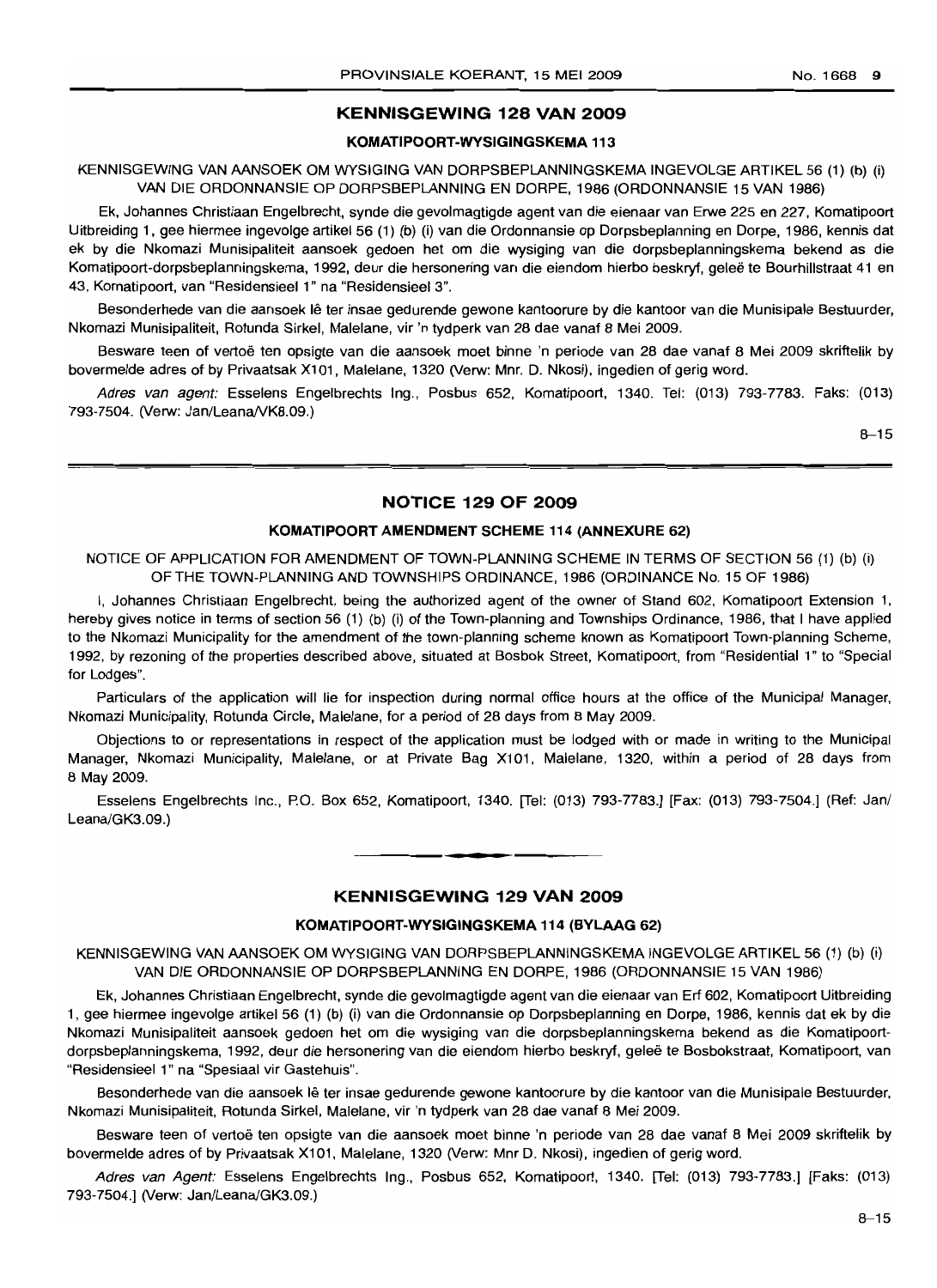# NOTICE 130 OF 2009

#### STEVE TSHWETE AMENDMENT SCHEME 346 WITH ANNEXURE A284

NOTICE OF APPLICATION FOR THE AMENDMENT OF THE STEVE TSHWETE TOWN-PLANNING SCHEME, 2004, IN TERMS OF SECTION 56 (1) (b) (i) OF THE TOWN-PLANNING AND TOWNSHIPS ORDINANCE, 1986 (ORDINANCE 15 OF 1986)

We, Urban Dynamics (Mpumalanga) Inc., being the authorized agent of the registered owner of Erf 5904, Middelburg, hereby give notice in terms of section 56 (1) (b) (i) of the Town-planning and Townships Ordinance, 1986, that we have applied to the Steve Tshwete Local Municipality for the amendment of the town-planning scheme known as the Steve Tshwete Townplanning Scheme, 2004, for the rezoning of the above-mentioned property situated in 37A Fontein Street, Middelburg, by rezoning the property from "Business 1" to "Special for the purpose of a Hotel, Place of Refreshment, Restaurant, motor sales market and motor workshop as wei as any ancillary or subservient uses with the written consent of the local municipality" subject to certain conditions.

Particulars of the application will lie for inspection during normal office hours at the office of the Municipal Manager, Steve Tshwete Local Municipality, Municipal Buildings, Wanderers Avenue, Middelburg, 1050, for a period of 28 days from 8 May 2009.

Objections to or representations in respect of the application must be lodged with or made in writing to the Municipal Manager at the above address or at P.O. Box 14, Middelburg, 1050, within a period of 28 days from 8 May 2009.

Applicant: Urban Dynamics (Mpumalanga) Inc., Propark Building, 44 Wes Street (PO Box 3294), Middelburg, 1050. Tel: (013) 243-1219. Fax: (013) 243-1321.

#### KENNISGEWING 130 VAN 2009

**• •**

#### STEVE TSHWETE-WYSIGINGSKEMA 346 MET BYLAE A284

KENNISGEWING VAN AANSOEK OM DIE WYSIGING VAN DIE STEVE TSHWETE-DORPSBEPLANNINGSKEMA, 2004, INGEVOLGE ARTIKEL 56 (1) (b) (i) VAN DIE ORDONNANSIE OP DORPSBEPLANNING EN DORPE, 1986 (ORDONNANSIE 15 VAN 1986)

Ons, Urban Dynamics (Mpumalanga) Inc., synde die gemagtigde agent van die geregistreerde eienaar van Erf 5904, Middelburg, gee hiermee ingevolge artikel 56 (1) (b) (i) van Ordonnansie op Dorpsbeplanning en Dorpe, 1986, kennis dat ons by die Steve Tshwete Plaaslike Munisipaliteit aansoek gedoen het om die wysiging van die Steve Tshwete-dorpsbeplanningskema, 2004, deur die hersonering van die bogenoemde eiendom geleë in Fonteinstraat 37A, Middelburg, vanaf "Besigheid 1" na "Spesiaal vir die doeleindes van 'n hotel, Verversingsplek, Restaurant, motorverkoopmark en motorwerkswinkel asook enige ondergeskikte en aanverwante gebruike met die skriftelike toestemming van die plaaslike munisipaliteit" onderworpe aan sekere voorwaardes.

Besonderhede van die aansoek lê ter insae gedurende gewone kantoorure by die kantoor van die Munisipale Bestuurder, Steve Tshwete Plaaslike Munisipaliteit, Munisipale Gebou, Wandererslaan, Middelburg, 1050, vir 'n tydperk van 28 dae vanaf 8 Mei 2009.

Besware of vertoë ten opsigte van die aansoek moet binne 'n tydperk van 28 dae vanaf 8 Mei 2009, skriftelik in tweevoud by of tot die Munisipale Bestuurder by bovermelde adres of by Posbus 14, Middelburg, 1050, ingedien of gerig word.

Applikant: Urban Dynamics (Mpumalanga) Inc., Proparkgebou, Wesstraat 44 (Posbus 3294), Middelburg, 1050. Tel: (013) 243-1219. Faks: (013) 243-1321.

 $8 - 15$ 

#### NOTICE 131 OF 2009

SCHEDULE 8

[Regulation 11 (2)]

NOTICE OF APPLICATION FOR AMENDMENT OF TOWN-PLANNING SCHEME IN TERMS OF SECTION 56 (1) (b) (i) OF THE TOWN-PLANNING AND TOWNSHIPS ORDINANCE, 1986 (ORDINANCE 15 OF 1986)

#### KINROSS AMENDMENT SCHEME 42

I, Thomas Philippus Ie Roux, being the authorized agent of the owner of Erf 2133, Kinross Extension 16, hereby give notice in terms of section 56 (1) (b) (i) of the Town-planning and Townships Ordinance, 1986, that I have applied to the Govan Mbeki Municipality for the amendment of the town-planning scheme known as Kinross Town-planning Scheme, 1980, for the rezoning of the property situated at 2 Machado Street, Kinross, from "Residential 1" to "Residential 2",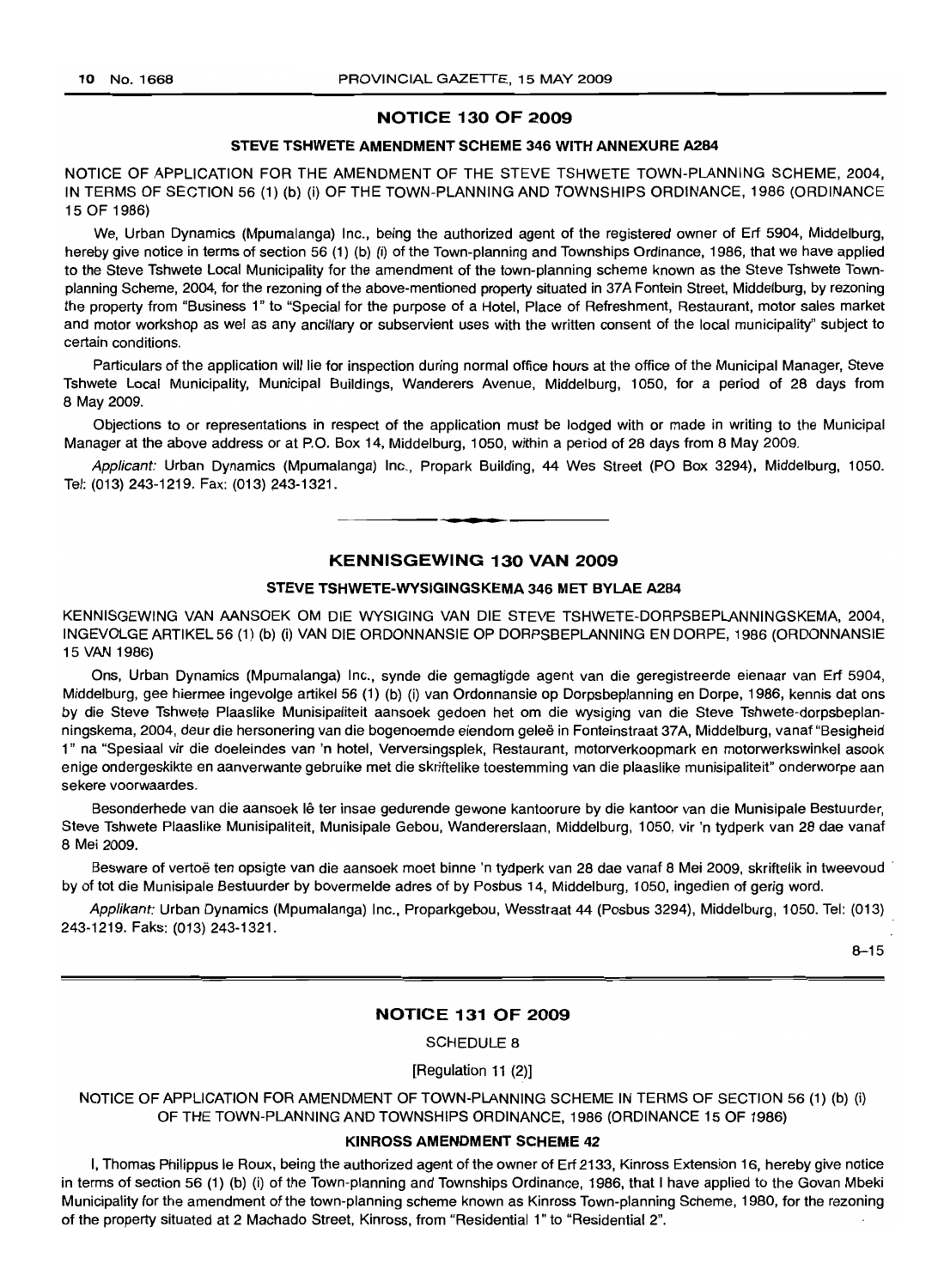Particulars of the application will lie for inspection during normal office hours at the office of the Municipal Manager, Central Business Area, Secunda, for the period of 28 days from 8 May 2009.

Objections to or representations in respect of the application must be lodged with or made in writing to the Municipal Manager at the above address or at Private Bag X1017, Secunda, 2302, within a period of 28 days from 8 May 2009.

#### **- KENNISGEWING <sup>131</sup> VAN <sup>2009</sup>**

BYLAE 8

[Regulasie 11 (2)]

KENNISGEWING VAN AANSOEK OM DIE WYSIGING VAN DORPSBEPLANNINGSKEMA INGEVOLGE ARTIKEL 56 (1) (b) (i) VAN DIE ORDONNANSIE OP DORPSBEPLANNING EN DORPE, 1986 (ORDONNANSIE 15 VAN 1986)

#### **KINROSS-WYSIGINGSKEMA 42**

Ek, Thomas Philippus Ie Roux, synde die gemagtigde agent van die eienaar van Erf 2133, Kinross Uitbreiding 16, gee hiermee ingevolge artikel 56 (1) (b) (i) van die Ordonnansie op Dorpsbeplanning en Dorpe, 1986, kennis dat ek by Govan Mbeki Munisipaliteit aansoek gedoen het om die wysiging van die dorpsbeplanningskema bekend as Kinross-dorpsbeplanningskema, 1980, deur die hersonering van die eiendom qelee te Machadostraat 2, Kinross, vanaf "Residensieel 1" na "Residensieel 2".

Besonderhede van die aansoek lê ter insae gedurende gewone kantoorure by die kantoor van die Munisipale Bestuurder, Sentrale Besigheidsgebied, Secunda, 28 dae vanaf 8 Mei 2009 (die datum van eerste publikasie van hierdie kennisgewing).

Besware teen of vertoë ten opsigte van die aansoek moet binne 'n tydperk van 28 dae vanaf 8 Mei 2009 skriftelik by of tot die Munisipale Bestuurder by die bovermelde adres of by Govan Mbeki Munisipaliteit, Privaatsak X1017, Secunda, 2302, ingedien of gerig word.

 $8 - 15$ 

## **NOTICE 132 OF 2009**

#### SCHEDULE 8

#### [Regulation 11 (2)]

NOTICE OF APPLICATION FOR AMENDMENT OF TOWN-PLANNING SCHEME IN TERMS OF SECTION 56 (1) (b) (i) OF THE TOWN-PLANNING AND TOWNSHIPS ORDINANCE, 1986 (ORDINANCE 15 OF 1986)

#### **SECUNDA AMENDMENT SCHEME** 136

I, Thomas Philippus Ie Roux, being the authorised agent of the owner of Erf 3015, Secunda Extension 7, hereby give notice in terms of section 56 (1) (b) (i) of the Town-planning and Townships Ordinance, 1986, that I have applied to the Govan Mbeki Municipality for the amendment of the town-planning scheme known as Secunda Town-planning Scheme, 1993, for the rezoning of the property situated at 2 Kerk Street, from "Institutional" to "Special".

Particulars of the application will lie for inspection during normal office hours at the office of the Municipal Manager, Central Business Area, Secunda, for the period of 28 days from 8 May 2009.

Objections to or representations in respect of the application must be lodged with or made in writing to the Municipal Manager, at the above address or at Private Bag X1017, Secunda, 2302, within a period of 28 days from 8 May 2009.

### **KENNISGEWING 132 VAN 2009**

**• •**

BYLAE 8

[Regulasie 11 (2)]

KENNISGEWING VAN AANSOEK OM WYSIGING VAN DORPSBEPLANNINGSKEMA INGEVOLGE ARTIKEL 56 (1) (b) (i) VAN DIE ORDONNANSIE OP DORPSBEPLANNING EN DORPE, 1986 (ORDONNANSIE 15 VAN 1986)

#### **SECUNDA-WYSIGINGSKEMA** 136

Ek, Thomas Philippus Ie Roux, synde die gemagtigde agent van die eienaar van Erf 3015, Secunda Uitbreiding 7, gee hiermee ingevolge artikel 56 (1) (b) (i) van die Ordonnansie op Dorpsbeplanning en Dorpe, 1986, kennis dat ek by Govan Mbeki Munisipaliteit aansoek gedoen het om die wysiging van die dorpsbeplanningskema bekend as Secunda-dorpsbeplanningskema, 1993, deur die hersonering van die eiendom gelee te Kerkstraat 2, vanaf "Inrigting" na "Spesiaal".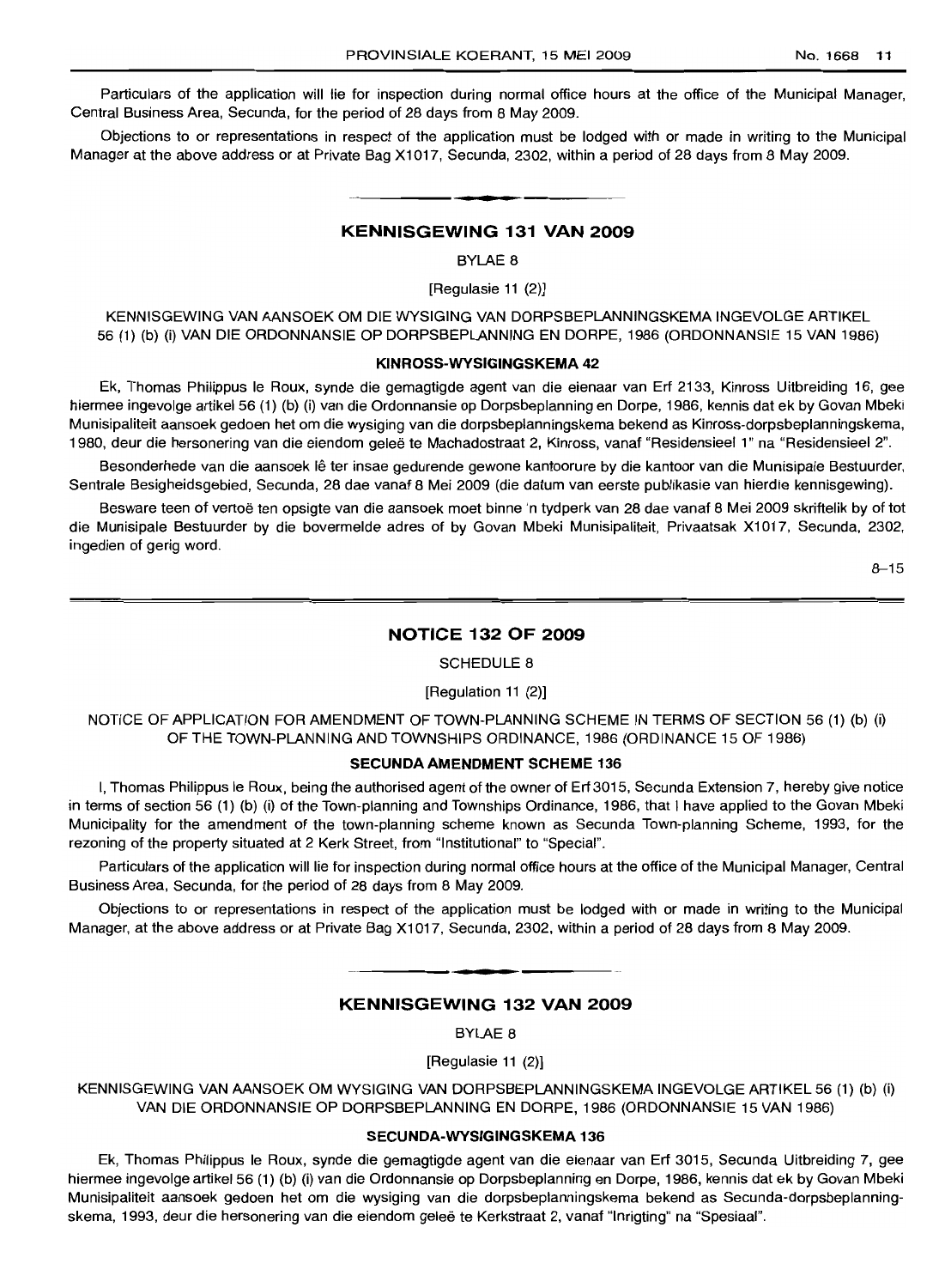Besonderhede van die aansoek lê ter insae gedurende gewone kantoorure by die kantoor van die Munisipale Bestuurder, Sentrale Besigheidsgebied, Secunda, 28 dae vanaf 8 Mei 2009 (die datum van eerste publikasie van hierdie kennisgewing).

Besware teen of vertoe ten opsigte van die aansoek moet binne 'n tydperk van 28 dae vanaf 8 Mei 2009 skriftelik by of tot die Munisipale Bestuurder, by die bovermelde adres of by Goven Mbeki Munisipaliteit, Privaatsak X1017, Secunda, 2302, ingedien of gerig word.

8-15

#### NOTICE 133 OF 2009

#### NELSPRUIT AMENDMENT SCHEME 1628

NOTICE OF APPLICATION FOR THE AMENDMENT OF THE NELSPRUIT TOWN-PLANNING SCHEME IN TERMS OF SECTION 56 (1) (b) (i) OF THE TOWN-PLANNING AND TOWNSHIPS ORDINANCE, 1986 (ORDINANCE 15 OF 1986)

We, the authorized agents of the registered owners of Stands 62 and 63, Sonheuwel Township, hereby gives notice in terms of section 56 (b) (i) of the Town-planning and Townships Ordinance, 1986 (Ordinance 15 of 1986), that we have applied to the Mbombela Local Municipality for the amendment of the town-planning scheme known as the Nelspruit Town-planning Scheme, 1989, by the rezoning of the said properties from "Business 4" to "Business 4" with increased development conditions.

Particulars of the application will lie for inspection during normal office hours at the office of the Municipal Manager, Civic Centre, Nelspruit, for a period of 28 days from 8 May 2009.

Objections to or representations in respect of the application must be lodged with, or made in writing to the address as indicated hereunder or to the Municipal Manager, PO Box 45, Nelspruit, 1200, within a period of 28 days from 8 May 2009.

Address of applicant: Professionele Forum Beleggings 2000 (Edms) Bpk, PO Box 181, Nelspruit, 1200. Tel. (013) 752-3247. Fax (013) 752-7347.

### KENNISGEWING 133 VAN 2009

#### NELSPRUIT·WYSIGINGSKEMA 1628

KENNISGEWING VAN AANSOEK OM WYSIGING VAN DIE DORPSBEPLANNINGSKEMA INGEVOLGE ARTIKEL 56 (1) (b) (i) VAN DIE DORPSBEPLANNING EN DORPE ORDONNANSIE, 1986 (ORDONNANSIE 15 VAN 1986)

Ons, die gemagtigde agent van die geregistreerde eienaars van Erwe 62 en 63, Sonheuwel-dorp, gee hiermee ingevolge artikel 56 (1) (b) (i) van die Ordonnansie op Dorpsbeplanning en Dorpe, 1986 (Ordonnansie 15 van 1986), kennis dat ons by die Mbombela Plaaslike Munisipaliteit aansoek gedoen het om die wysiging van die Dorpsbeplanningskema, 1989, deur die hersonering van die eiendomme vanaf "Besigheid 4" na "Besigheid 4" met verhoogde ontwikkelingsvoorwaardes.

Besonderhede van die aansoek lê ter insae gedurende gewone kantoorure by die kantoor van die Munisipale Bestuurder, Burgersentrum, Nelspruit, vir 'n tydperk van 28 dae vanaf 8 Mei 2009.

Besware teen of vertoë ten opsigte van die aansoek moet binne 'n tydperk van 28 dae vanaf 8 Mei 2009, skriftelik by die onderstaande adres of by die Munisipale Bestuurder, Posbus 45, Nelspruit, 1200, ingedien of gerig word.

Adres van applikant: Professionele Forum Beleggings 2000 (Edms) Bpk, Posbus 181, Nelspruit, 1200. Tel. (013) 752-3247. Faks (013) 752-7347.

8-15

#### NOTICE 134 OF 2009

#### NELSPRUIT AMENDMENT SCHEME 1629

NOTICE OF APPLICATION FOR AMENDMENT OF THE NELSPRUIT TOWN-PLANNING SCHEME IN TERMS OF SECTION 56 (1) (b) (i) OF THE TOWN-PLANNING AND TOWNSHIPS ORDINANCE, 1986 (ORDINANCE 15 OF 1986)

We, the authorised agents of the registered owners of Portion 10 of Stand 378, Sonheuwel Township, hereby give notice in terms of section 56 (b) (i) of the Town-planning and Townships Ordinance, 1986 (Ordinance 15 of 1986), that we have applied to the Mbombela Local Municipality for the amendment of the town-planning scheme known as the Nelspruit Town-planning Scheme, 1989, by rezoning of the said property from "Public Open Space" to "Parking" with Annexure conditions.

Particulars of the application will lie for inspection during normal office hours at the office of the Municipal Manager, Civic Centre, Nelspruit, for a period of 28 days from 8 May 2009.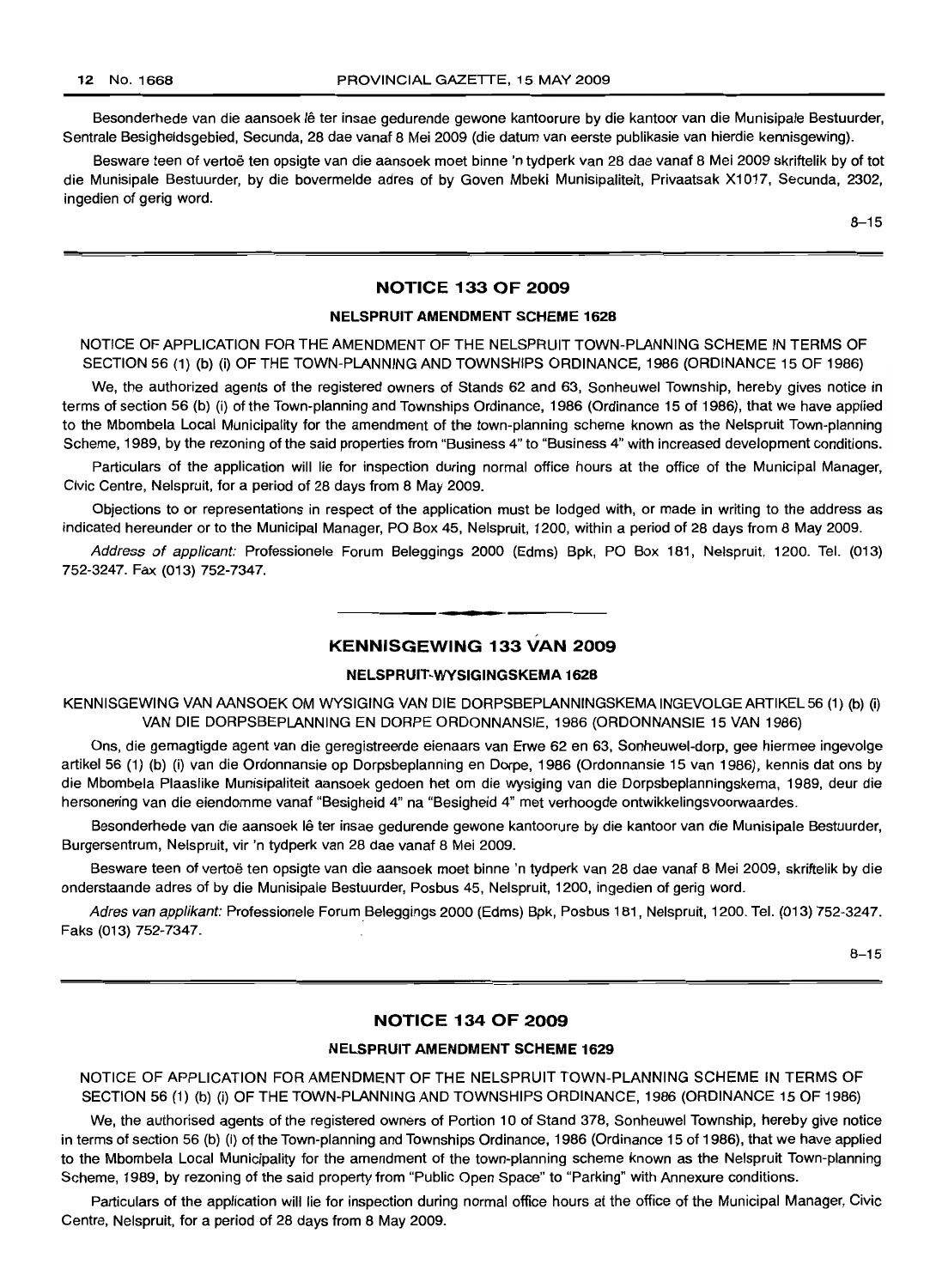Objections or representations in respect of the application must be lodged with, or made in writing to the address as indicated hereunder or to the Municipal Manager, PO Box 45, Nelspruit, 1200, within a period of 28 days from 8 May 2009.

Address of applicant: Professionele Forum Beleggings 2000 (Edms) Bpk, PO Box 181, Nelspruit, 1200. Tel: (013) 752-3247. Fax: (013) 752-7347.

#### **KENNISGEWING 134 VAN 2009**

**• •**

#### **NELSPRUIT-WYSIGINGSKEMA 1629**

KENNISGEWING VAN AANSOEK OM WYSIGING VAN DIE DORPSBEPLANNINGSKEMA INGEVOLGE ARTIKEL 56 (1) (b) (i) VAN DIE ORDONNANSIE OP DORPSBEPLANNING EN DORPE, 1986 (ORDONNANSIE 15 VAN 1986)

Ons, die gemagtigde agent van die geregistreerde eienaars van Gedeelte 10 van Erf 378, Sonheuwel Dorp, gee hiermee ingevolge artikel 56 (1) (b) (i) van die Ordonnansie op Dorpsbeplanning en Dorpe, 1986 (Ordonnansie 15 van 1986), kennis dat ons by die Mbombela Plaaslike Munisipaliteit aansoek gedoen het om die wysiging van die Dorpsbeplanningskema, 1989, deur die hersonering van eiendom vanaf "Openbare Oop Ruimte" na "Parkering" met Bylaevoorwaardes.

Besonderhede van die aansoek lê ter insae gedurende gewone kantoorure by die kantoor van die Munisipale Bestuurder, Burgersentrum, Nelspruit, vir 'n tydperk van 28 dae vanaf 8 Mei 2009.

Besware en of vertoë ten opsigte van die aansoek moet binne 'n tydperk van 28 dae vanaf 8 Mei 2009, skriftelik by die onderstaande adres of by die Munisipale Bestuurder, Posbus 45, Nelspruit, 1200, ingedien of gerig word.

Adres van applikant: Professionele Forum Beleggings 2000 (Edms) Bpk, Posbus 181, Nelspruit, 1200. Tel: (013) 752-3247. Faks: (013) 752-7347.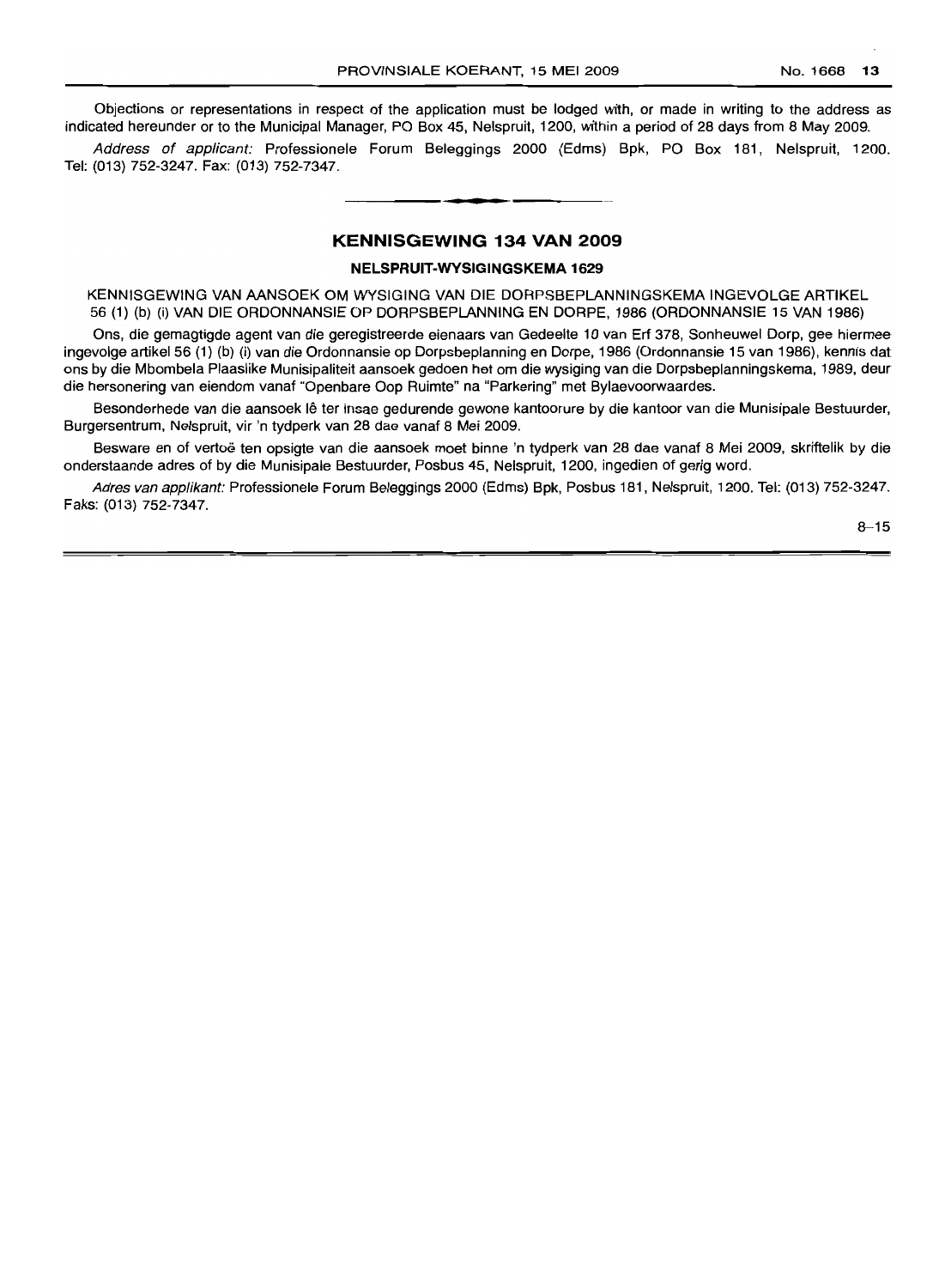# **NOTICE 135 OF 2009**

# NOTICE OF LAND DEVELOPMENT AREA APPLICATION (REFERENCE NO MDT09/03/09/02/BROODBOOM NATURE ESTATE»

Derick Peacock on behalf of Desert Wind Prop 62 (Pty) Ltd has lodged an application in terms of Section 31 of the Development Facilitation Act 1995 (Act 67 of 1995) to establish a land development area on the Remainder of Portion 7 Bankfontein 264 J S.

The development will consist of a Nature Estate with 75 Holiday cottages/residences, 1 Entrance gate/service area/staff housing, 1 Heritage Site (existing National Monument -Broodboom), 2 Heritage Sites (existing Initiation sites), 1 Heritage Site (existing Rainmaking  $site$ ), 1 Heritage Site - Grave site.

The relevant plans, documents and information are available for inspection at Room No 18 Simunye Corner Building, Crn De Waal & Anderson Street, Nelspruit, Mpumalanga and the Land Development Applicant for a period of 21 days from 8 May 2009 (first publication).

The application will be considered at a Tribunal hearing to be held at Room A40/Boardroom, 2<sup>nd</sup> Floor, Nkangala District Council Building, 2A Church Street, Middelburg on 22 July 2009 at 09h00 and the pre-hearing conference will be held at Room A40/Boardroom, 2<sup>nd</sup> Floor, Nkangala District Council Building, 2A Church Street, Middelburg on 1 July 2009 at 09hOO.

Any person that has an interest in the application should please note that in terms of the Development Facilitation Act 1995 :

- 1. You must within a period of 21 (twenty one) days from 8 May 2009 (date of the first publication of this notice), provide the Designated Officer and/or Registrar with your written representation in support of the application or any other written representation not amounting to an objection, in which case you are not required to attend the tribunal hearing or
- 2. If your comments constitute an objection to any aspect of the land development application, the objection or representation must be in writing and must state the name and address of the person or body making the objection or representation, the interest that such person or body has in the matter, and the reasons for the objection or representation, and must be delivered to the Designated Officer and/or the Registrar at his or her address set out below within 21 days from 8 May 2009 (date of first publication).

If your comments constitute an objection' to any aspect of the land development application, you must appear in person or through a duly authorised representative before the Tribunal at the pre-hearing conference at the date and venue set out above.

If you have any queries you may contact the Designated Officer/and or Registrar at Office no 18 Simunye Corner Building, Crn De Waal & Anderson Street, Nelspruit, Mpumalanga, or Private Bag X11219, Nelspruit, 1200, tel 013 756 9018 and fax 013 756 9023, e-mail: rmotaung@mpg.gov.za.

LAND DEVELOPMENT APPLICANT: DERICK PEACOCK DERICK PEACOCK ASSOCIATES Resort and Leisure Planners/Town and Regional Planners on behalf of Desert Wind Prop 62 (Pty) Ltd POBox 11352 SILVER LAKES 0054 Tel (012) 809 2560/2124 Fax 012 809 2643 E-mail: dpasso@telkomsa.net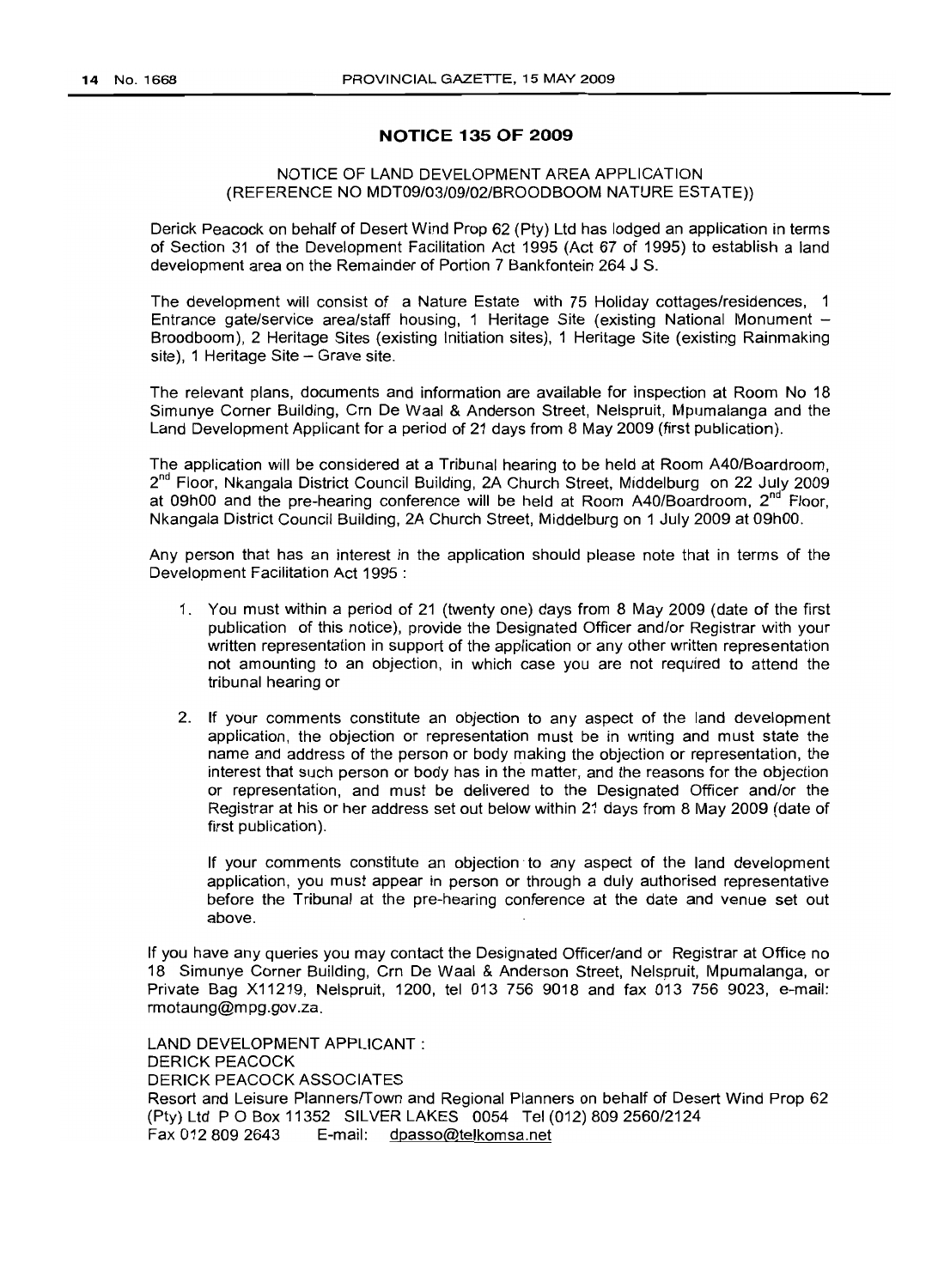# **NOTICE 138 OF 2009**

# ISIMEMEZELO YOKUFAKA ISICELO OKUTHUTHUKISA KOMHLABATHI KWEZINDAWU (INOMBELE ELlQONDENE MDT09/09/02/BROODBOOM NATURE ESTATE)

Derick Peacock nqenxa yakhe umele Desert Wind Prop 62 (Pty) Ltd ufaka isicelo okuthuthukisa kwezindawu ngoMthetho osekela okubukene nokuthuthukisa nge-Development Facilitation Act, 1995 (Act 67 of 1995) ukumisa inthuthukisa lendawu okubizwa-Remainder of Portion 7 Bankfontein 264 JS.

Ithuthukisa eliyoyenziwe kuleyindawu -Nature Estate kuzoba Izindlu zeholide ezi-75, isango lokungena, Indawu yezindlu yabasebenzi, 1 indawu yelifa (Indawu enje ikhona libizwa "National monument Broodboom), 2 Izindawu zelifa (Izindawu zokhwethesa zikhona) 1 Amapulani aqondene nezincwadi nokwazi akhona ukuhlola e-Room no. 18 e-Simunye Corner Building, corner De Waal & Anderson street, Nelspruit, futhi nomceli ya-Mpumalanga Okuthuthikisa Komhlabathi kuzoba khona amalanga ayi-21 kusuka ngo-8 May 2009 (Ukumemezela yokuqala)

Isicelo siyokucabangela yekulaleleni kwe-Tribunal ngomhlangano kuzobuzwa e-room A40/Boardroom 2nd Floor ekuKwakweni yeKangala District Counsel 2.Church Street Middelburg 22 July 2009 ngesikhathi sika 09hOO. Ikulalelwa eyiphambili yomcababangela kwalesicelo ngomhlangano kuzobuzwa ekuKwakweni e-roomini A40/Boardroom 2nd Floor ekuKwakweni yeKangala District Counsel 2, Church Street Middelburg 1 July 2009 ngesikhathi sika 09hOO.

Noma ngubani onezibhekela ukungokwakho ngalesicelo bazo qonda ukubalwe ngecabango ye-Development Fasilitation Act.1995.

1.Umphenduli ubofakelwa ngemalanga angakapheli amashumi lamabili nanye (21) kusukela ekuphumeni kwalesicelo ngo-8 May 2009 (i-Date yememezelo yokuqala) kubonikela Umsheshi okhethiwe ophethe lesikhundla. Ubomnikela isibonisa esibhaliwe esisekela futhi noma akukhona ukuphikisana eqondene nemibono, uma usekela lelidaba azokufuneki ukhuthi ubekhona kumlomhlangano.

Futhi

2.Uma umbona ukuthi umbheko wakho unekuphikisana ngalesibonakalo eqondene nesicelo seThuthukisa kwalomhlaba. Uma kukhona izwi lokhuphikiswa noma isifanekiso ubobheka lokhu nokubalwa futhi amazwi lokhuchasela lelindaba. Ngemva uqedile ukubhala lamaphepha ubo wanikela Umsheshi okhethiwe ophethe lesikhundla endaweni lakhe. Indawu lapho ubonikeza khona ibalwe lapha ngaphansi. uzayi thola kumele uvele wena matfupha nobe loyolokumele ekulalelweni pham Umphenduli ubofakelwa ngemalanga angakapheli amashumi lamabili nanye (21) kusukela ekuphumeni kwalesicelo ngo-8 May 2009 (i-Date yememezelo yokuqala

Uma umqondo kwakho uphethe umphikisane ngesibonkalo sesicelo sethuthukisa somhlaba ubovela wena umuntu uqobo ngaphambili kwe-Tribunal futhi ubonomsekeli ongumuntu ophethisa umthethu Ikulalelwa eyiphambili yomcababangela kwalesicelo ngomhlangano kuzobuzwa ekuKwakweni e-room A40/Boardroom 2nd Floor ekuKwakweni yeKangala District Counsel 2, Church Street Middelburg 1 July 2009 ngesikhathi sika 09hOO.

Noma yini kubhaliwe ngesiphikisano onephawu okhombisa umbuso ungathintha Usheshi okhethiwe eHovisini 18 Simunye Corner Building, Crn. De Waal & Anderson Street Nelspruit, 1200, Tel.013 756 9018 and Fax 013 756 9023, e-mail: rmotaung@mpg.gov.za.

LAND DEVELOPMENT APPLICANT DERICK PEACOCK DERICK PEACOCK AND ASSOCIATES Resort and Leisure Planners/Town and Regional Plannerson behalf of Desert Wind Prop.62 (Pty) Ltd P.O.Box11352 SIVER LAKES 0054 Tel.012 809 2560/2124 Fax. 0128092643, e-mail: dpasso@telkomsa.net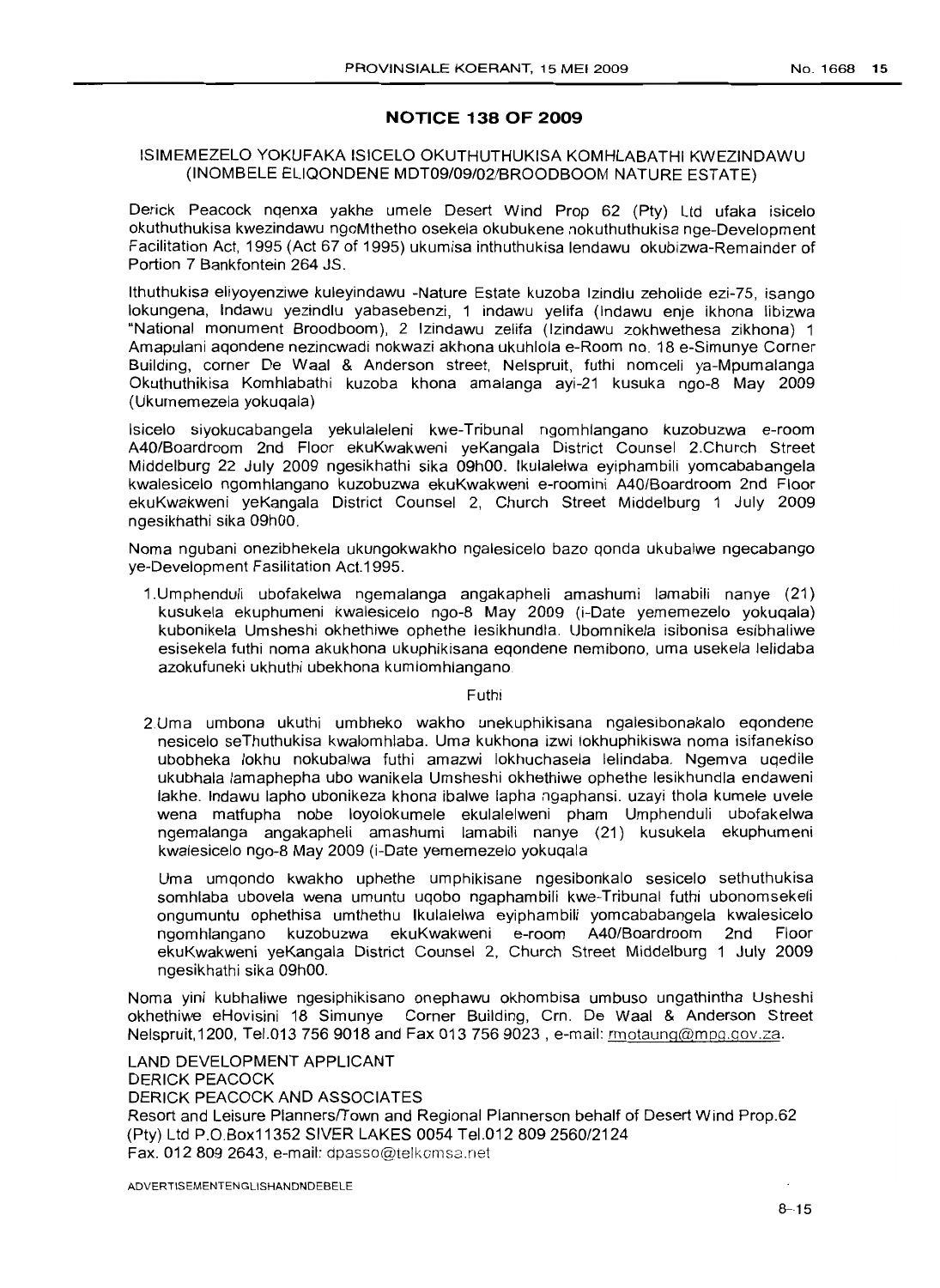## **NOTICE 138 OF 2009**

#### NOTICE OF APPLICATION FOR ESTABLISHMENT OF TOWNSHIP

#### **RIDGE VIEW AND RIDGE VIEW EXTENSIONS 1 TO 7**

The Dipaleseng Local Municipality hereby give notice in terms of section 69 (6) (a) of the Town-planning and Townships Ordinance, 1986 (Ordinance 15 of 1986), that an application to establish the townships referred to in the Annexure attached hereto has been received by it.

Particulars of the application will lie for inspection during normal office hours at the relevant office of: The Municipal Manager, Dipaleseng Local Municipality, Town-planning, c/o Steward and Joubert Streets, Balfour, for a period of 28 days from 15 May 2009.

Objections to or representations in respect of the application must be lodged with or made in writing and in duplicate to The Municipal Manager, Dipaleseng Local Municipality, Town-planning, P.O. Box 1005, Balfour, 2410, or at the above address within a period of 28 days from 15 May 2009.

#### **The Municipal Manager**

#### **ANNEXURE**

#### Name of townships: **Ridge View and Ridge View Extensions 1 to** 7.

Full name of applicant: Development Town and Regional Planners on behalf of Iyanga Trading 490 (Pty) Ltd.

Number of erven in proposed townships: 3479 Erven zoned "Special Residential"; 8 erven zoned "General Residential 1" at a density of 50 dwelling units per ha; 8 erven zoned "Special" for cafe, shops and/or residential building; 5 erven zoned "Special" for Public Open Space (parks); 2 erven zoned "Special" for General Business, Hotel, Industrial building, Place of Amusement and parking; 1 ert zoned "Educational" (Secondary School); 1 ert zoned "Educational" (Primary School); 8 erven zoned "Institutional" and streets.

Description of land on which township is to be established: Portion 28 (portion of Portion 20) of the farm Vlakfontein 556 IR.

Locality of proposed township: The township is located east of Balfour and is bordered on the southern boundary by the dirt road connecting Balfour and Greylingstad.

Address of agent: Developlan, P.O. Box 1516, Groenkloof, 0027. Tel: (012) 346-0283.

#### **KENNISGEWING 138 VAN 2009**

**- .**

KENNISGEWING VAN AANSOEK OM DORPSTIGTING VAN DORPE

#### **RIDGE VIEW EN RIDGE VIEW UITBREIDINGS 1 TOT 7**

Die Dipaleseng Plaaslike Munisipaliteit gee hiermee ingevolge artikel 69 (6) (a) van die Ordonnansie op Dorpsbeplanning en Dorpe, 1986 (Ordonnansie 15 van 1986), kennis dat aansoek om die dorpe in die Bylae hierby genoem, te stig, deur hom ontvang is.

Besonderhede van die aansoek lê ter insae gedurende gewonde kantoorure by die kantoor van: Die Munisipale Bestuurder: Dipaleseng Plaaslike Munisipaliteit, Stadsbeplanning, h/v Steward en Joubert Strate, Balfour, vir 'n tydperk van 28 dae vanaf 15 Mei 2009.

Besware teen of vertoë ten opsigte van die aansoek moet binne 'n tydperk van 28 dae vanaf 15 Mei 2009, skriftelik en in tweevoud by of tot Die Munisipale Bestuurder: Dipaleseng Plaaslike Munisipaliteit, Stadsbeplanning, Posbus 1005, Balfour, 2410, ingedien of gerig word.

#### **Die Munsipale Bestuurder**

### **BYLAE**

Naam van dorpe: **Ridge View en Ridge View Uitbeidings 1 tot 7.**

Volle naam van aansoeker: Developlan Stads- en Streekbeplanners namens Iyanga Trading 490 (Pty) Ltd.

Aantal erwe in voorgestelde dorpe: 3479 Erwe gesoneer, "Spesiale Woon"; 8 erwe gesoneer "Algemene Woon 1" teen 'n digtheid van 50 wooneenhede per ha; 8 erwe gesoneer "Spesiaal" vir kafee, winkels en/of woongebou; 5 erwe gesoneer "Spesiaal'' vir Publieke Oop Ruimte (parke); 2 erwe gesoneer "Spesiaal" vir Aigemene Besigheid, Hotel, lndustriele gebou, Vermaaklikheidsplek en parkering; 1 ert gesoneer, "Opvoedkundig" (Sekondere Skool); 1 ert gesoneer "Opvoedkundig" (Primêre Skool); 8 erwe gesoneer "Inrigting" en strate.

Beskrywing van eiendom waarop dorp gestig staan word: Gedeelte 28 (gedeelte van Gedeelte 20) van die plaas Vlakfontein 556 IR.

Ligging van voorgestelde dorp: Die dorp is geleë oos van Balfour en word aan die suide-kant begrens deur die grondpad wat Balfour en Greylingstad verbind.

Adres van agent: Developlan, Posbus 1516, Groenkloof, 0027. Tel: (012) 346-0283.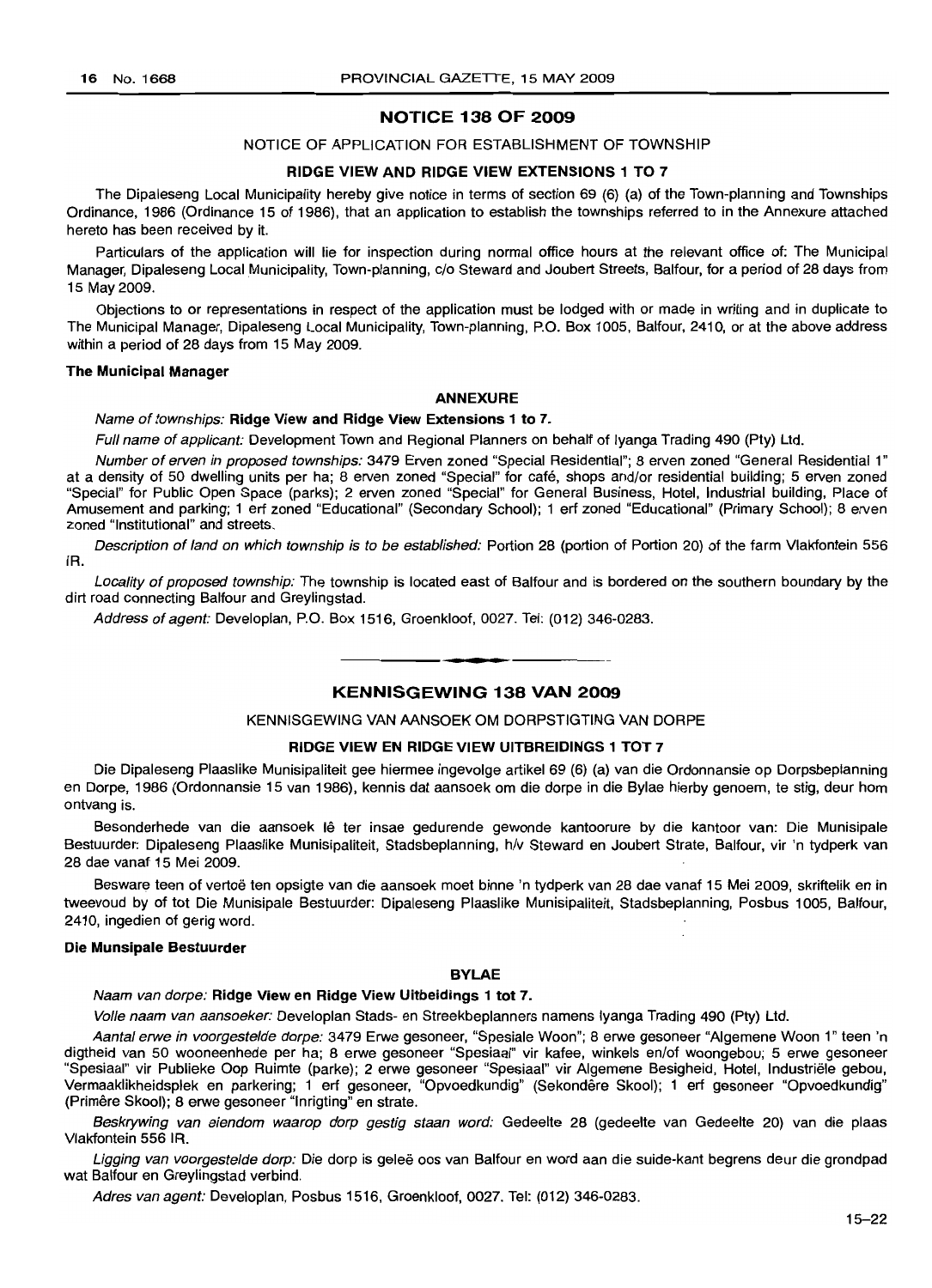#### **NOTICE 139 OF 2009**

SCHEDULE 8

[Regulation 11 (2)]

NOTICE OF APPLICATION FOR AMENDMENT OF TOWN-PLANNING SCHEME IN TERMS OF SECTION 56 (1) (b) (i) OF THE TOWN-PLANNING AND TOWNSHIPS ORDINANCE, 1966 (ORDINANCE 15 OF 1986)

#### **SECUNDA AMENDMENT SCHEME** 137

I/We, Catalyst Town Planning Consultants and Development Facilitators, being the authorised consultants, appointed by the owner of Erf 4105, Secunda Extension 09, hereby give notice in terms of section 56 (1) (b) (i) of the Town-planning and Townships Ordinance, 1966, that we have applied to the Govan Mbeki Municipality for the amendment of the town-planning scheme known as Secunda Town-planning Scheme, 1993, by the rezoning of Erf 4105, Secunda Extension 09, situated at Jakaranda Street 01, from "Residential 1" to "Residential 2".

Particulars of the application will lie for inspection during normal office hours at the office of the Municipal Manager, Govan Mbeki Municipality, Secunda, for the period of 26 days from 15 May 2009.

Objections to or representations in respect of the application must be lodged with or made in writing to the Municipal Manager, Govan Mbeki Municipality, Private Bag X1017, Secunda, 2302, within a period of 26 days from 15 May 2009.

**KENNISGEWING 139 VAN 2009**

**1\_.**

KENNISGEWING VAN AANSOEK OM WYSIGING VAN DORPSBEPLANNINGSKEMA INGEVOLGE ARTIKEL 56 (1) (b) (i) VAN DIE ORDONNANSIE OP DORPSBEPLANNING EN DORPE, 1966 (ORDONNANSIE 15 VAN 1986)

#### **SECUNDA-WYSIGINGSKEMA** 137

Ek/Ons, Catalyst Town Planning Consultants and Development Facilitators, synde die gemagtigde agent van die eienaars van Erf 4105, Secunda Extension 09, gee hiermee ingevolge artikel 56 (1) (b) (i) van die Ordonnansie op Dorpsbeplanning en Darpe, 1966, kennis dat ek by Govan Mbeki Munisipaliteit aansoek gedoen het om die wysiging van die dorpsbeplanningskema, bekend as Secunda-dorpsbeplanningskema, 1993, deur die hersonering van Erf 4105, Secunda Extension 09, geleë te Jakarandastraat 01, vanaf "Residensieel 1" na "Residensieel 2".

Besonderhede van die aansoek lê ter insae gedurende gewone kantoor-ure by die kantoor van die Munisipale Bestuurder, Govan Mbeki Munisipaliteit, Burgersentrum, Secunda, 26 dae vanaf 15 Mei 2009.

Besware teen of vertoë ten opsigte van die aansoek moet binne 'n tydperk van 28 dae vanaf 15 Mei 2009 skriftelik by of tot die Munisipale Bestuurder, Govan Mbeki Munisipaliteit, Burgersentrum, Privaatsak X1 017, Secunda, 2302, ingedien of gerig word.

15-22

#### **NOTICE 140 OF 2009**

SCHEDULE 8

[Regulation 11 (2)]

NOTICE OF APPLICATION FOR AMENDMENT OF TOWN-PLANNING SCHEME IN TERMS OF SECTION 56 (1) (b) (i) OF THE TOWN-PLANNING AND TOWNSHIPS ORDINANCE, 1966 (ORDINANCE 15 OF 1986)

#### **EVANDER AMENDMENT SCHEME 61**

I/We, Catalyst Town Planning Consultants and Development Facilitators, being the authorised consultants, appointed by the owner of Erf 2346, Evander Extension OS, hereby give notice in terms of section 56 (1) (b) (i) of the Town-planning and Townships Ordinance, 1966, that we have applied to the Govan Mbeki Municipality for the amendment of the town-planning scheme known as Evander Town-planning Scheme, 1980, by the rezoning of Erf 2346, Evander Extension 05, situated at Evander Extension 05, from "Residential 1" to "Residential 3".

Particulars of the application will lie for inspection during normal office hours at the office of the Municipal Manager, Govan Mbeki Municipality, Secunda, for the period of 28 days from 15 May 2009.

Objections to or representations in respect of the application must be lodged with or made in writing to the Municipal Manager, Govan Mbeki Municipality, Private Bag X1017, Secunda, 2302, within a period of 26 days from 15 May 2009.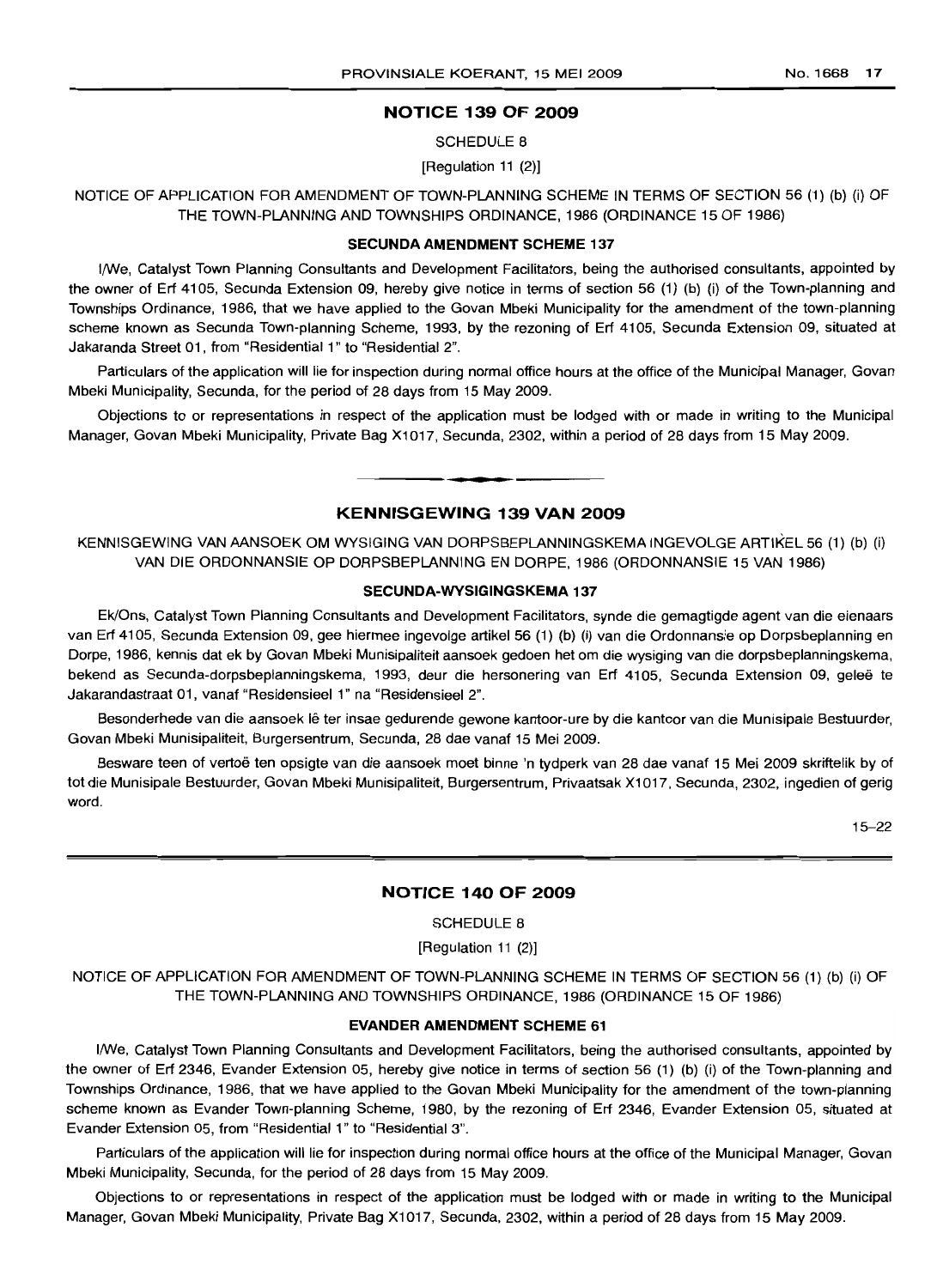#### **KENNISGEWING 140 VAN 2009**

KENNISGEWING VAN AANSOEK OM WYSIGING VAN DORPSBEPLANNINGSKEMA INGEVOLGE ARTIKEL 56 (1) (b) (i) VAN DIE ORDONNANSIE OP DORPSBEPLANNING EN DORPE, 1986 (ORDONNANSIE 15 VAN 1986)

#### **EVANDER-WYSIGINGSKEMA** 61

Ek/Ons, Catalyst Town Planning Consultants and Development Facilitators, synde die gemagtigde agent van die eienaars van Erf 2346, Evander Extension 05, gee hiermee ingevolge artikel 56 (1) (b) (i) van die Ordonnansie op Dorpsbeplanning en Dorpe, 1986, kennis dat ek by Govan Mbeki Munisipafiteit aansoek gedoen het om die wysiging van die dorpsbeplanningskema, bekend as Evander-dorpsbeplanningskema, 1980, deur die hersonering van Erf 2346, Evander Extension 05, vanaf "Residensieel 1" na "Residensieel 3".

Besonderhede van die aansoek lê ter insae gedurende gewone kantoor-ure by die kantoor van die Munisipale Bestuurder, Govan Mbeki Munisipaliteit, Burgersentrum, Secunda, 28 dae vanaf 15 Mei 2009.

Besware teen of vertoe ten opsigte van die aansoek moet binne 'n tydperk van 28 dae vanaf 15 Mei 2009 skriftelik by of tot die Munisipale Bestuurder, Govan Mbeki Munisipaliteit, Burgersentrum, Privaatsak X1017, Secunda, 2302, ingedien of gerig word.

15-22

#### **NOTICE 141 OF 2009**

SCHEDULE 8

[Regulation 11 (2)]

NOTICE OF APPLICATION FOR AMENDMENT OF TOWN-PLANNING SCHEME IN TERMS OF SECTION 56 (1) (b) (i) OF THE TOWN-PLANNING AND TOWNSHIPS ORDINANCE, 1986 (ORDINANCE 15 OF 1986)

#### **KINROSS AMENDMENT SCHEME 43**

I/We, Catalyst Town Planning Consultants and Development Facilitators, being the authorised consultants, appointed by the owner of Erf 1992, Kinross Extension 16, hereby give notice in terms of section 56 (1) (b) (i) of the Town-planning and Townships Ordinance, 1986, that we have applied to the Govan Mbeki Municipality for the amendment of the town-planning scheme known as Kinross Town-planning Scheme, 1980, by the rezoning of Erf 1992, Kinross Extension 16, situated at 11 Sabie Street, from "Residential 1" to "Residential 3".

Particulars of the application will lie for inspection during normal office hours at the office of the Municipal Manager, Govan Mbeki Municipality, Secunda, for the period of 28 days from 15 May 2009.

Objections to or representations in respect of the application must be lodged with or made in writing to the Municipal Manager, Govan Mbeki Municipality, Private Bag Xl 017, Secunda, 2302, within a period of 28 days from 15 May 2009.

#### **KENNISGEWING 141 VAN 2009**

**• •**

KENNISGEWING VAN AANSOEK OM WYSIGING VAN DORPSBEPLANNINGSKEMA INGEVOLGE ARTIKEL 56 (1) (b) (i) VAN DIE ORDONNANSIE OP DORPSBEPLANNING EN DORPE, 1986 (ORDONNANSIE 15 VAN 1986)

#### **KINROSS-WYSIGINGSKEMA 43**

Ek/Ons, Catalyst Town Planning Consultants and Development Facilitators, synde die gemagtigde agent van die eienaars van Erf 1992, Kinross Extension 16, gee hiermee ingevolge artikel 56 (1) (b) (i) van die Ordonnansie op Dorpsbeplanning en Dorpe, 1986, kennis dat ek by Govan Mbeki Munisipaliteit aansoek gedoen het om die wysiging van die dorpsbeplanningskema, bekend as Kinross-dorpsbeplanningskema, 1980, deur die hersonering van Erf 1992, Kinross Extension 16, geleë te Sabiestraat 11, vanaf "Residensieel 1" na "Residensieel 3".

Besonderhede van die aansoek lê ter insae gedurende gewone kantoor-ure by die kantoor van die Munisipale Bestuurder, Govan Mbeki Munisipaliteit, Burgersentrum, Secunda, 28 dae vanaf 15 Mei 2009.

Besware of vertoe ten opsigte van die aansoek moet binne 'n tydperk van 28 dae vanaf 15 Mei 2009 skriftelik by of *tot* die Munisipale Bestuurder, Govan Mbeki Munisipaliteit, Burgersentrum, Privaatsak Xl 017, Secunda, 2302, ingedien of gerig word.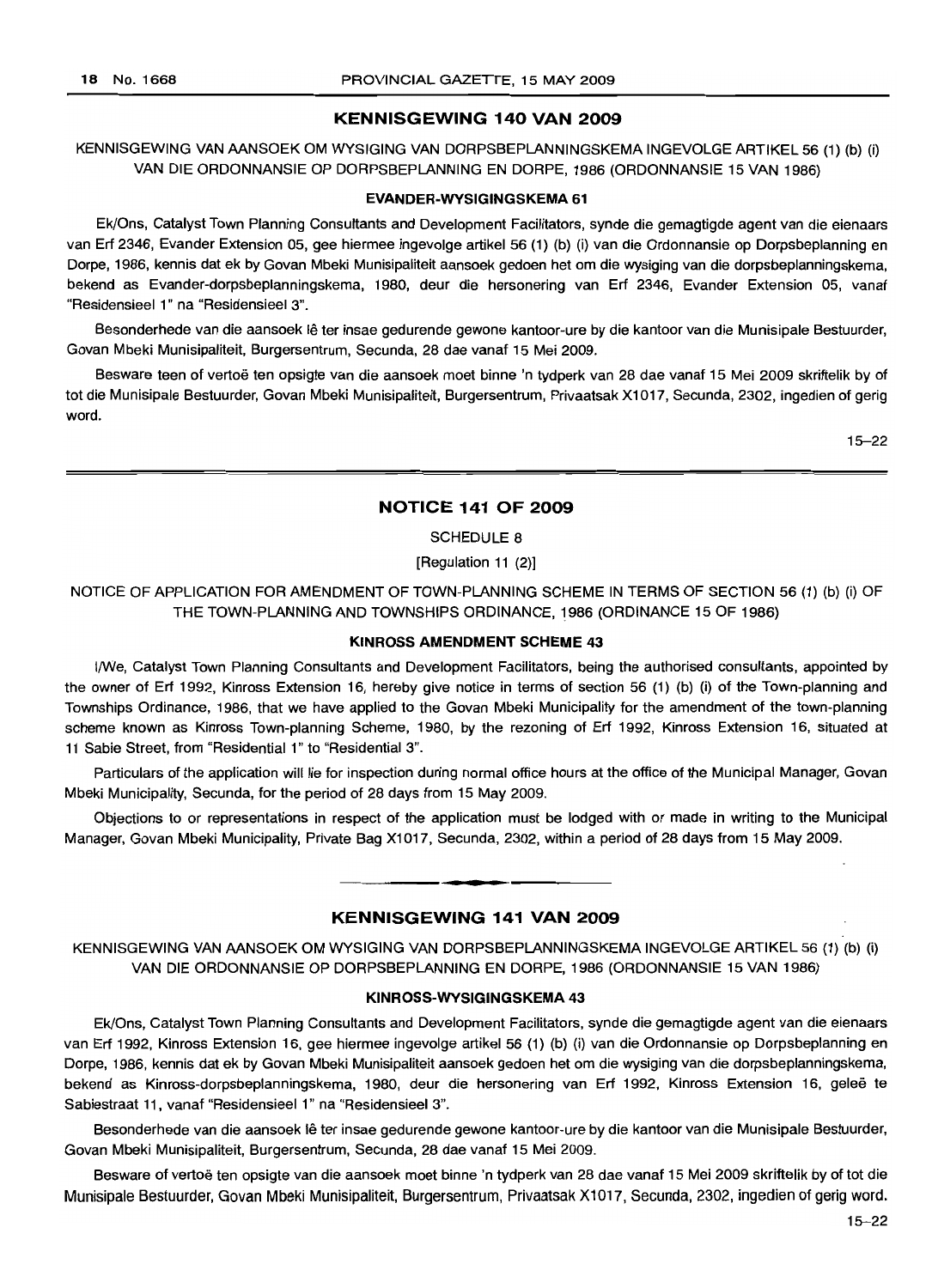# **NOTICE 142 OF 2009**

NOTICE OF APPLICATION FOR AMENDMENT OF TOWN-PLANNING SCHEME IN TERMS OF SECTION 56 (1) (b) (i) OF THE TOWN-PLANNING AND TOWNSHIPS ORDINANCE, 1986 (ORDINANCE 15 OF 1986)

#### **STANDERTON AMENDMENT SCHEME** 125

I, J L Maleke, being the owner of Stand 1073/24, Standerton, hereby give notice in terms of section 56 (1) (b) (i) of the Town-planning and Townships Ordinance, 1986, that I have applied to the Lekwa Local Municipality for the amendment of the town-planning scheme known as the Standerton Town-planning Scheme, 1995, by the rezoning of the above-mentioned property from "Special" for Residential to "Residential 4".

Particulars of the application will lie open for inspection during normal office hours at the office of the Lekwa Council, Standerton, for a period of 28 days from 15 May 2009.

Objections to or representations in respect of the application must be lodged with or made in writing to the Municipal Manager, Lekwa Municipality, at P.O. Box 66, Standerton, 2430, within a period of 28 days from 15 May 2009.

# **KENNISGEWING 142 VAN 2009**

**•**

KENNISGEWING VAN AANSOEK OM WYSIGING VAN DIE DORPSBEPLANNINGSKEMA INGEVOLGE ARTIKEL 56 (1) (b) (i) VAN DIE ORDONNANSIE OP DORPSBEPLANNING EN DORPE, 1986 (ORDONNANSIE 15 VAN 1986)

#### **STANDERTON-WYSIGINGSKEMA** 125

Ek, J L Maleke, synde die eienaar van Erf 1073/24, Standerton, gee hiermee ingevolge artikel 56 (1) (b) (i) van die Ordonnansie op Dorpsbeplanning en Dorpe, 1986, kennis dat ek by die Lekwa Plaaslike Munisipaliteit aansoek gedoen het om die wysiging van skema bekend as Standerton-dorpsbeplanningskema, 1995, deur die hersonering van die bogenoemde eiendom vanaf "Spesiaal" vir Residensieel na "Residensieel 4".

Besonderhede van die aansoek lê ter insae gedurende gewone kantoor-ure by die kantoor van die Lekwa Plaaslike Munisipaliteit, Standerton, vir 'n verdere tydperk van 28 dae vanaf 15 Mei 2009.

Besware teen of vertoe ten opsigte van die aansoek moet binne 'n tydperk van 28 dae vanaf 15 Mei 2009 skriftelik by die Munisipale Bestuurder, Lekwa Munisipaliteit, Posbus 66, Standerton, 2430, ingedien of gerig word.

15-22

# **NOTICE 143 OF 2009**

NOTICE OF APPLICATION FOR AMENDMENT OF THE STEVE TSHWETE TOWN-PLANNING SCHEME, 2004, IN TERMS OF SECTION 56 (1) (b) (i) OF THE TOWN-PLANNING AND TOWNSHIPS ORDINANCE, 1986

#### STEVE **TSHWETE AMENDMENT SCHEME** 342

I, Maria Elizabeth Human TRP (SA), being the authorised agent of the owner of Remaining Portion of Erf 78, Middelburg, Mpumalanga, hereby give notice in terms of section 56 (1) (b) (i) of the Town-planning and Townships Ordinance, 1986, that I have applied to the Steve Tshwete Town-planning Scheme, 2004, by the rezoning to the stand described above, situated on Cowen Ntuli Street, from "Residential 1" to "Residential 3" with Annexure 282 for a guest house.

Particulars of the application will lie open for inspection during normal office hours at the office of the Town Secretary, Second Floor, Wanderes Avenue, Middelburg, for a period of 28 days from 15 May 2009.

Objections to or representations in respect of the application must be lodged with or made in writing to the Town Secretary at the above address or at P.O. Box 14, Middelburg, 1050, within a period of 28 days from 15 May 2009.

Address of applicant: Townscape Planning Solutions, P.O. Box 375, River Crescent, 1042. Tel: (013) 656-0554.

Our reference: P09120advProvGazette.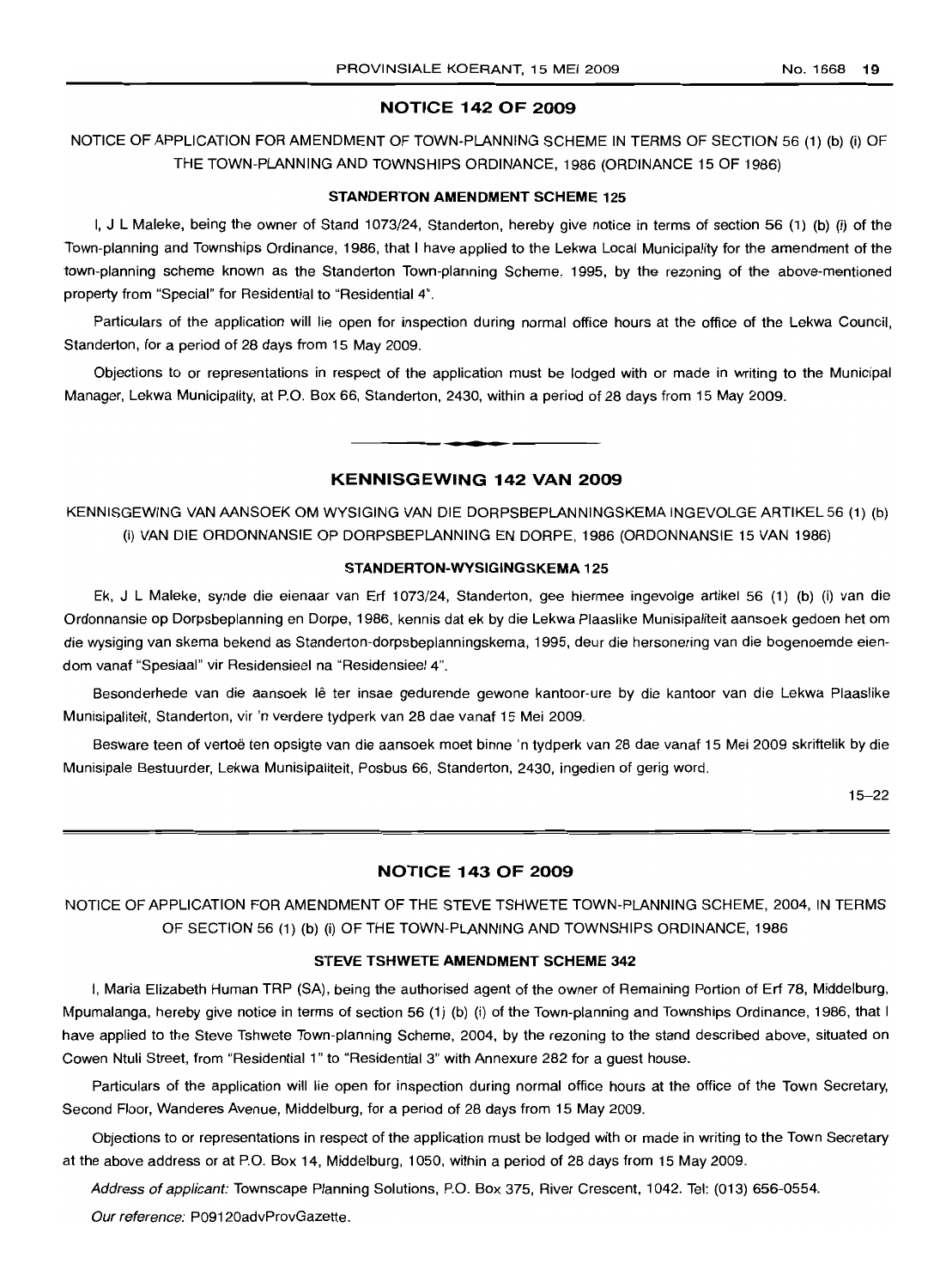#### KENNISGEWING 143 VAN 2009

KENNISGEWING VAN AANSOEK OM WYSIGING VAN DIE STEVE TSHWETE DORPSBEPLANNINGSKEMA, 2004, INGEVOLGE ARTIKEL 56 (1) (b) (i) VAN DIE ORDONNANSIE OP DORPSBEPLANNING EN DORPE, 1986

#### STEVE TSHWETE·WYSIGINGSKEMA 342

Ek, Maria Elizabeth Human SS (SA), synde die gemagtigde agent van die eienaar van Restant Gedeelte van Erf 78, Middelburg, Mpumalanga, gee hiermee ingevolge artikel 56 (1) (b) (i) van die Ordonnansie op Dorpsbeplanning en Dorpe, 1986, kennis dat ek by die Steve Tshwete Plaaslike Munisipaliteit aansoek gedoen het om die wysiging van die dorpsbeplanningskema, bekend as die Steve Tshwete Dorpsbeplanningskema, 2004, deur die hersonering van die eiendom hierbo beskryf, geleë te Cowen Ntulistraat, vanaf "Residensieel 1" na "Residensieel 3" met Bylae 282 vir 'n gastehuis.

Besonderhede van die aansoek lê ter insae gedurende gewone kantoor-ure by die Stadsekretaris, Tweede Vloer, Munisipale Gebou, Wandererslaan, Middelburg, vir 'n tydperk van 28 dae vanaf 15 Mei 2009.

Besware teen of vertoë ten opsigte van die aansoek moet binne 'n tydperk van 28 dae vanaf 15 Mei 2009 skriftelik tot die Stadsekretaris by bovermelde adres of by Posbus 14, Middelburg, 1050, ingedien of gerig word.

Adres van applikant: Townscape Planning Solutions, Posbus 375, River Crescent, 1042. Tel: (013) 656-0554.

15-22

#### NOTICE 144 OF 2009

NOTICE OF APPLICATION FOR AMENDMENT OF THE KRIEL TOWN-PLANNING SCHEME, 1992, IN TERMS OF SECTION 56 (1)(b)(i) OF THE TOWN-PLANNING AND TOWNSHIPS ORDINANCE, 1986

#### EMALAHLENI AMENDMENT SCHEME 1180

I, Maria Elizabeth Human TRP (SA), being the authorised agent of the owner of Erven 3422 & 3423, Kriel Extension 10, Mpumalanga, hereby give notice in terms of section 56(1)(b)(i) of the Town-planning and Townships Ordinance, 1986, that I have applied to the Emalahleni Local Municipality for the amendment of the town-planning scheme known as the Kriel Town Planning Scheme, 1992, by the rezoning of the erf described above, situated on 25 & 27 William Street, from "Residential 1" to "Institutional" with Annexure 428 for amended conditions.

Particulars of the application will lie for inspection during normal office hours at the office of the Chief Town Planner, Third Floor, Civic Centre, Mandela Avenue, Emalahleni, for a period of 28 days from 15 May 2009.

Objections to or representations in respect of the application must be lodged with or made in writing to the Municipal Manager at the above address or at P.O. Box 3, Emalahleni, 1035, within a period of 28 days from 15 May 2009.

Address of applicant: Townscape Planning Solutions CC, PO. Box 375, River Crescent, 1042. Tel: (013) 656-0554.

Our Reference: P09122 Gazette.

# KENNISGEWING 144 VAN 2009

• **••**

KENNISGEWING VAN AANSOEK OM WYSIGING VAN DIE KRIEL-DORPSBEPLANNINGSKEMA, 1992, INGEVOLGE ARTIKEL 56 (1)(b)(i) VAN DIE ORDONNANSIE OP DORPSBEPLANNING EN DORPE, 1986

#### EMALAHLENI-WYSIGINGSKEMA 1180

Ek, Maria Elizabeth Human SS (SA), synde die gemagtigde agent van die eienaar van Erwe 3422 & 3423, Kriel Uitbreiding 10, Mpumalanga, gee hiermee ingevolge artikel 56(1 )(b)(i) van die Ordonnansie op Dorpsbeplanning en Dorpe, 1986, kennis dat ek by die Emalahleni Plaaslike Munisipaliteit aansoek gedoen het om die wysiging van die dorpsbeplanningskema, bekend as die Kriel-dorpsbeplanningskema, 1992, deur die hersonering van die eiendom hierbo beskryf, gelee te Williamstraat 25 & 27 vanaf "Residensieel 1" na "Inrigting" met bylaag 428 vir gewysigde voorwaardes.

Besonderhede van die aansoek lê ter insae gedurende gewone kantoorure by die Hoof Stadsbeplanner, Derdevloer, Burgersentrum, Mandelarylaan, Emalahleni, vir 'n tydperk van 28 dae vanaf 15 Mei 2009.

Besware teen of vertoë ten opsigte van die aansoek moet binne 'n tydperk van 28 dae vanaf 15 Mei 2009 skriftelik tot die Munisipale Bestuurder by bovermelde adres of by Posbus 3, Emalahleni, 1035, ingedien of gerig word.

Adres van applikant: Townscape Planning Solutions CC, Posbus 375, River Crescent, 1042. Tel: (013) 656-0554.